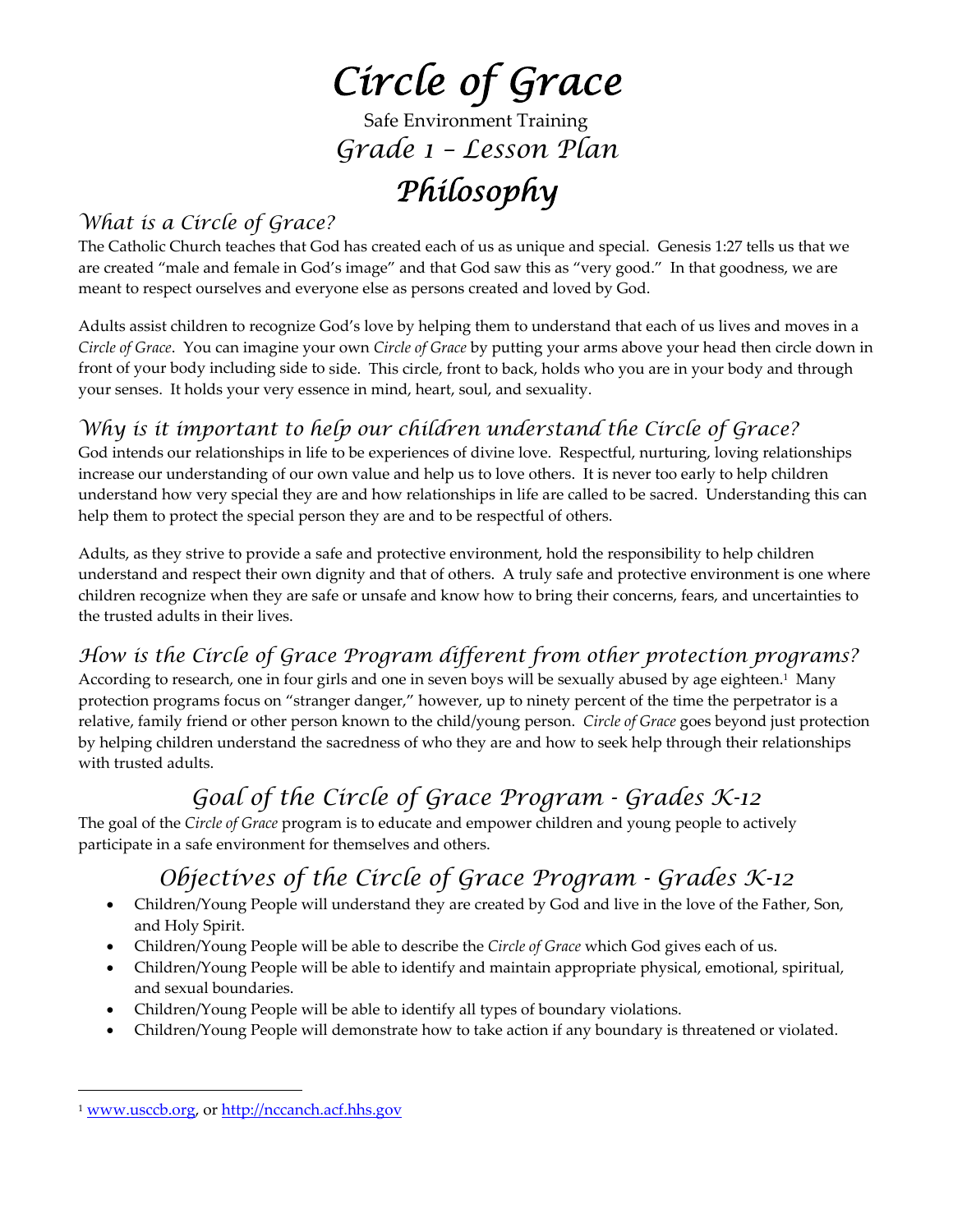## *Grade 1 Leader Guidelines*

- A **Leader** is defined as clergy, administrator, director of religious education/formation, teacher, or catechist who has been trained to teach the *Circle of Grace* Program.
- Every leader should read the Philosophy, Goals and Key Concepts to better understand and prepare to teach the *Circle of Grace*. The Key Concepts review the essence of the curriculum, that God is always present in our *Circle of Grace* and desires an intimate relationship with His children
- The time frame may vary depending on size of class, age of children, amount of discussion, etc.
- Vocabularies with definitions are intended for the leader. The explanation of vocabulary should be integrated within the context of the lessons to assist the children in their understanding of the *Circle of Grace* Program. The depth of the children's understanding will depend upon their age and developmental stage. A master vocabulary list of the *Circle of Grace* Program is included in all lesson plans. The pertinent vocabulary is listed in each lesson.
- The Red Light, Green Light Activity may be adapted to a Happy, Neutral, and Sad Face Activity if the leader believes the children have not been exposed to a stoplight.
- If possible it is always "best practice" to have two adults in the room during the lesson due to the sensitive nature of the material.
- There should be no more than two to three weeks between the last two lessons. Ongoing reinforcement of the concepts is encouraged throughout the year. Hopefully, the language of *Circle of Grace* will become a part of a positive culture of respect, care, and faith that will help protect our children and help them to know what to do when they feel unsafe.
- Your Administrator, or Religious Education Director, will be sending out a letter to all parents regarding *Circle of Grace*. Lesson specific parent information should be handed out as directed. The Parent Packet is included in the Program. Every parish/school is encouraged to provide parent education opportunities both to inform parents about the *Circle of Grace* program and to foster greater communication in families.
- Evaluations for each grade are to be completed and returned to the School Administrator or the Director of Religious Education/Formation. The evaluations will be used to complete the Summary Evaluation that is used for ongoing improvement of the program and for the audit records.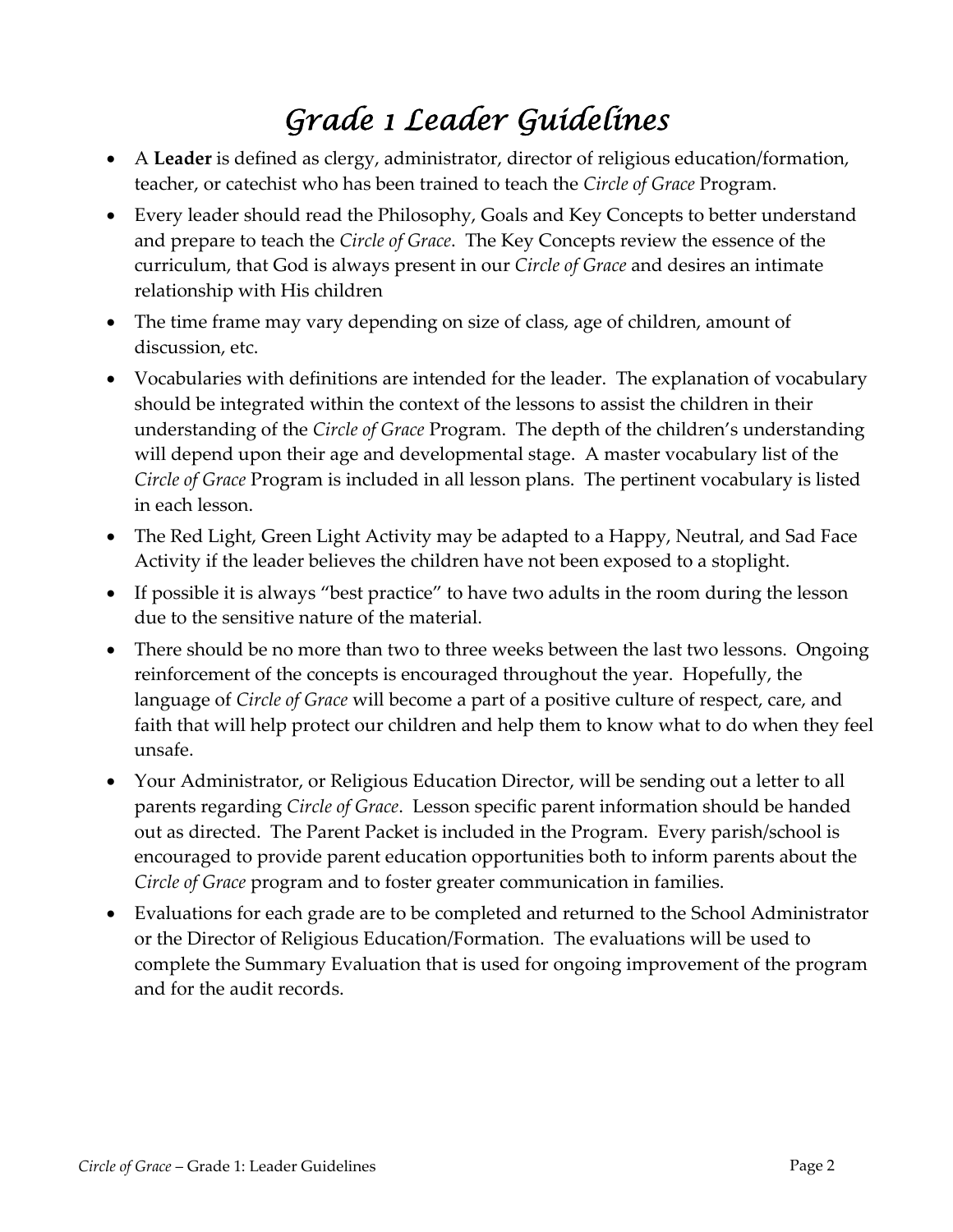### **Summary of the Key Concepts of "***Circle of Grace***"**



#### **God gives each of us a** *Circle of Grace* **(see below) where He is always "Present":**

*Raise your hands above your head, then bring your outstretched arms slowly down. Extend your arms in front of you and then behind you embrace all of the space around you slowly reach down to your feet.*

Know that God is in this space with you. This is your Circle of Grace; you are in it.

#### **God is "Present" because He desires a relationship with us.**

- God is with us when we are happy and sad. God does not cause bad things to happen to us. He loves us very much.
- God desires to help us when we are hurt, scared or confused (unsafe).
- Having faith may not take away all of life's struggles. It is because of these struggles, God promised to always "be present"; providing guidance and comfort in our time of need.

#### **God helps us know what belongs in our** *Circle of Grace*

- Our feelings help us know about ourselves and the world around us.
- God helps us know what belongs in our *Circle of Grace* by allowing us to experience peace, love or contentment when something or someone good comes into our *Circle of Grace*.

#### **God helps us know what does not belong in our** *Circle of Grace*

- God desires to help us when we are hurt, scared or confused (unsafe).
- The Holy Spirit prompts (alerts) us that something does not belong in our *Circle of Grace* by giving us "a funny or uncomfortable feeling" that something is not safe. This feeling is there because God wants us to be safe.

#### **God helps us know when to ask for help from someone we trust.**

- God gives us people in our lives to help us when we are troubled or struggling with a concern.
- God wants us to talk to trusted grownups about our worries, concerns or funny/ uncomfortable feelings so they can help us be safe and take the right action..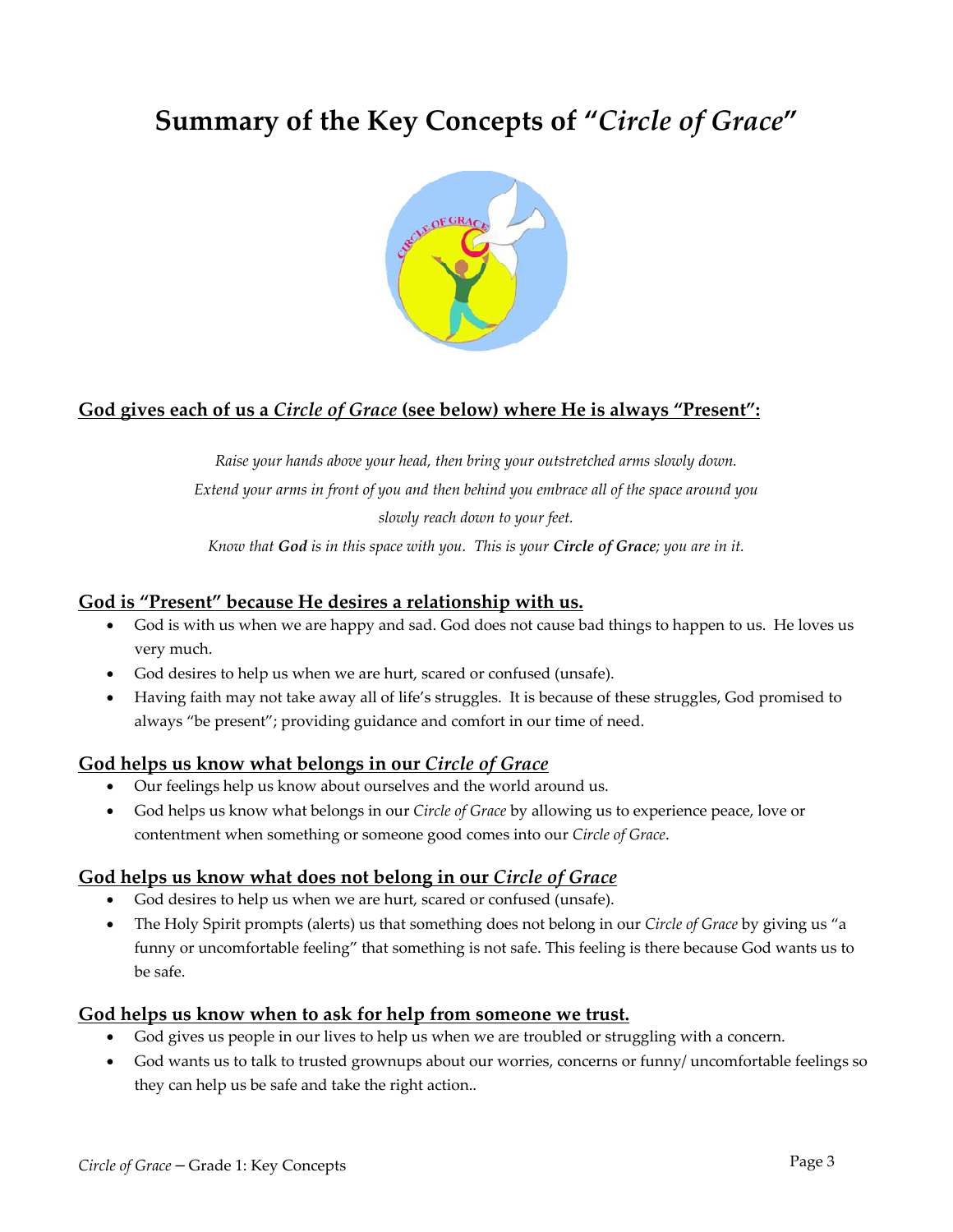## *Circle of Grace Vocabulary*

#### **Words introduced in Kindergarten**

**Children of God**: All people are made and loved by God.

*Circle of Grace*: The love and goodness of God which always surrounds me and all others. **Feelings**: Something I sense inside myself (e.g. angry, sad, happy, afraid, embarrassed,

- confused, excited, peaceful, etc.) which gives me information about others or myself. **Grace**: The gift of God's goodness and love to help me live as his child.
- **Holy**: Special because of a connection with God.
- **Holy Spirit**: God present with and within me. The Holy Spirit helps me to remember that I belong to God. The Holy Spirit helps me to experience and live God's love.
- **Respect**: Being kind to others and doing what's best for myself and others because I honor all people as Children of God.
- **Safe**: I am safe when my body and my feelings are respected by me and by others.

**Safe Touch**: Touch that respects others and me.

**Secret:** A secret is something I know but do not tell.

**Safe Secret**: A secret is safe when it does not hurt others or me.

**Unsafe Secret**: A secret is unsafe when I think that someone, including me, might be hurt or get in trouble if I do not tell.

- **Signal**: A sign that tells me something may be safe or unsafe. This may be internal or external.
- **Stoplight**: A traffic light (red, yellow, green) that is a visual signal for keeping vehicles and people safe.

**Trust**: Being able to count on someone to help me to stay safe within my *Circle of Grace*.

**Trusted Adult**: A grown‐up who helps me to stay safe in my *Circle of Grace* and to respect others within their *Circle of Grace*.

**Unsafe**: Anything that causes harm to myself or others.

**Unsafe Touch**: Touch that is disrespectful and hurts, scares, or makes me feel uncomfortable or confused.

#### **Words Introduced in First Grade**

**Symbol**: A picture or object that stands for something else.

#### **Words Introduced in Second Grade**

No new words.

#### **Words Introduced in Third Grade**

**Boundary**: The borders or limits we need to keep ourselves safe within our *Circle of Grace*. **Treasured**: We are so unique and precious that we could not be replaced in God's eyes. **Violate**: To break a law, promise, or boundary.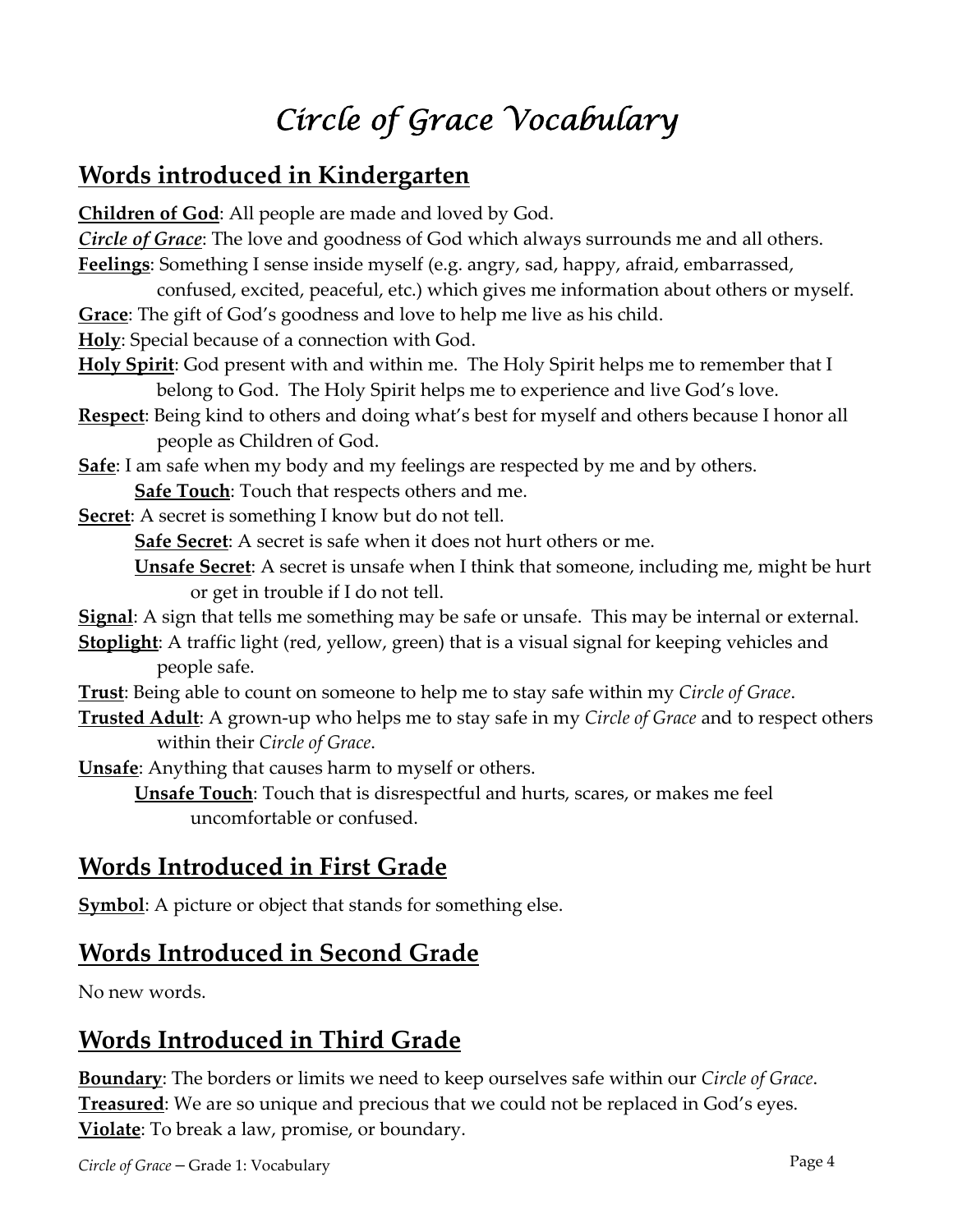#### **Words Introduced in Fourth Grade**

#### **Social Media/Networking**

- **Blog**: An online journal. Personal stories or thoughts can be posted as in a personal journal. This is a public journal that anyone can access.
- **Chat Room**: The name given to a place or page in a website or online service where people can chat with each other by typing messages which are displayed almost instantly on the screens of others who are in the chat room.
- **Instant Messaging (IM)**: Technology similar to that of chat rooms which notifies a user when a person is online allowing them to converse by exchanging text messages.
- **Location Application**: An application used in phones to find a location of a popular spot (restaurant, park etc.). People use the application to check in and it broadcasts the location to all of their friends.
- **Micro Blogging**: This service allows users to give updates about what they are doing in less than 140 characters
- **Social Networking Service and Websites**: These services and websites are used to communicate with (a person) or search for information about (a person).
- **Video Sharing Service**: This service allows users to watch videos posted by others and to upload videos of their own.

#### **Other Terms**

- **Cyber Bullying**: Use of the internet, cell phone or other electronic device to send or post texts or images intended to hurt or embarrass another person.
- **E-mail**: Electronic mail. Sending/ receiving a type written message from one screen to another. **Flaming**: Sending a deliberately confrontational message to others on the internet.
- **Inappropriate Material**: Pictures or words on the internet that makes one feel uncomfortable, scared, or that intentionally degrades a human person.
- **Netiquette**: Courteous, honest, and polite behavior practiced on the internet.
- **Personal Contact Information**: Information that allows an individual to be contacted or located in the physical world, i.e. a telephone number or an address.
- **Phishing**: An identity theft scam in which criminals send out spam that imitates the look and language of legitimate correspondence from e-commerce sites. The fake messages generally link to websites that are similarly faked to look like the sites of respected companies. On the sites, users are directed to enter their personal information for authentication or confirmation purposes. The information, when submitted, goes to the thieves not to the "spoofed" company.
- **Pop Up**: A term for unsolicited advertising that appears as its own browser window.
- **Predator**: Someone who uses the internet to obtain personal information about others with the intent to do harm.
- **Smart Phone**: Is a mobile phone that offers advanced features like the internet, a camera and applications such as games and special interest information.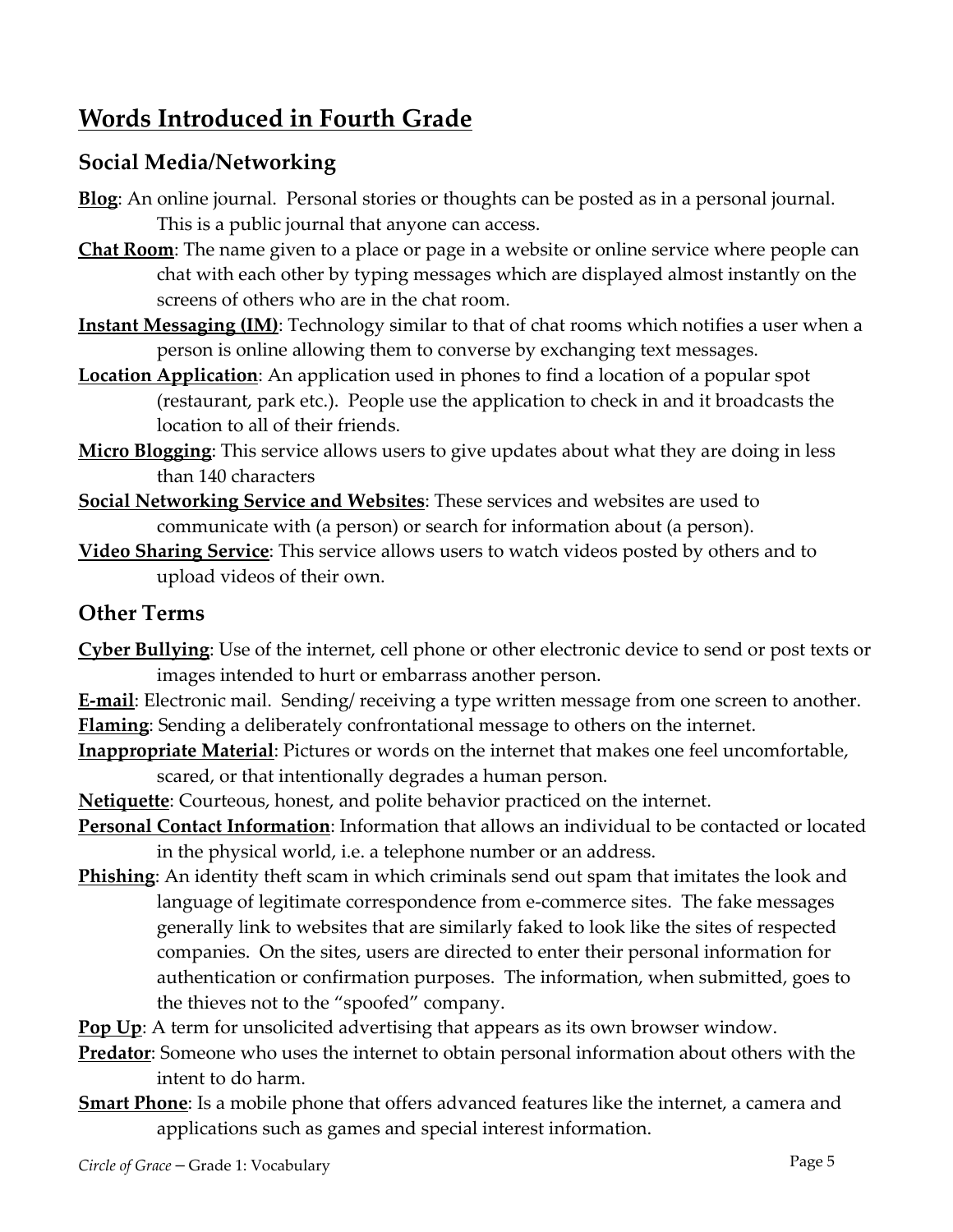**Texting**: Sending a short text (typed) message between cell phones or other handheld devices. **Webcam**: A front facing video camera that attaches to a computer or is built into a laptop.

#### **Words Introduced in Fifth Grade**

**Media**: Mass communication formats (music, TV, magazines, movies, videos, internet, computer games, books, advertisements, news, newspapers, radio, etc.) which provide education, information, entertainment, and advertising.

**Inappropriate Media**: Images or words, spoken or written, that makes one feel uncomfortable, scared, or that intentionally degrade a human person.

#### **Words Introduced in Sixth Grade**

**Admiration**: A feeling of high regard or sense of awe. **Dream**: A hope or aspiration which we imagine will become real. **Empathy**: The ability to understand the feelings of another person. **Healthy**: That which is sound and vigorous in mind, body, and spirit. **Relationship**: A connection with God or others. **Response**: Something said or done as a reaction or answer. **Talent**: A special God‐given ability or gift. **Value**: A principle standard or quality considered desirable. **Violation**: A break or infringement of another person's rights.

#### **Words Introduced in Seventh Grade**

**Bullying**: Any deliberate aggressive act, by a person or group, with the intent to inflict harm (physical or emotional) on another person.

**Bystander**: Someone who witnesses the bullying. They can have a negative or positive influence on the bullying behavior.

**Cyber Bullying**: The use of the internet, cell phones or other electronic devices to send or post texts or images intended to hurt or embarrass another person.

**Disrespect**: Treating with rudeness, insult, or lack of respect.

#### **Words Introduced in Eighth Grade**

**Conscience**: The gift from God that helps us to know the difference between right and wrong.

**Modesty**: The virtue that respects, honors, and protects privacy: the quality of avoiding extremes of emotion, action, dress, and language. Modesty respects my boundaries and the boundaries of others.

**Morality**: The way we put our beliefs into action for good.

**Sexuality**: Everything that makes us female or male. This includes feelings, attitudes, values, relationships, and ideas.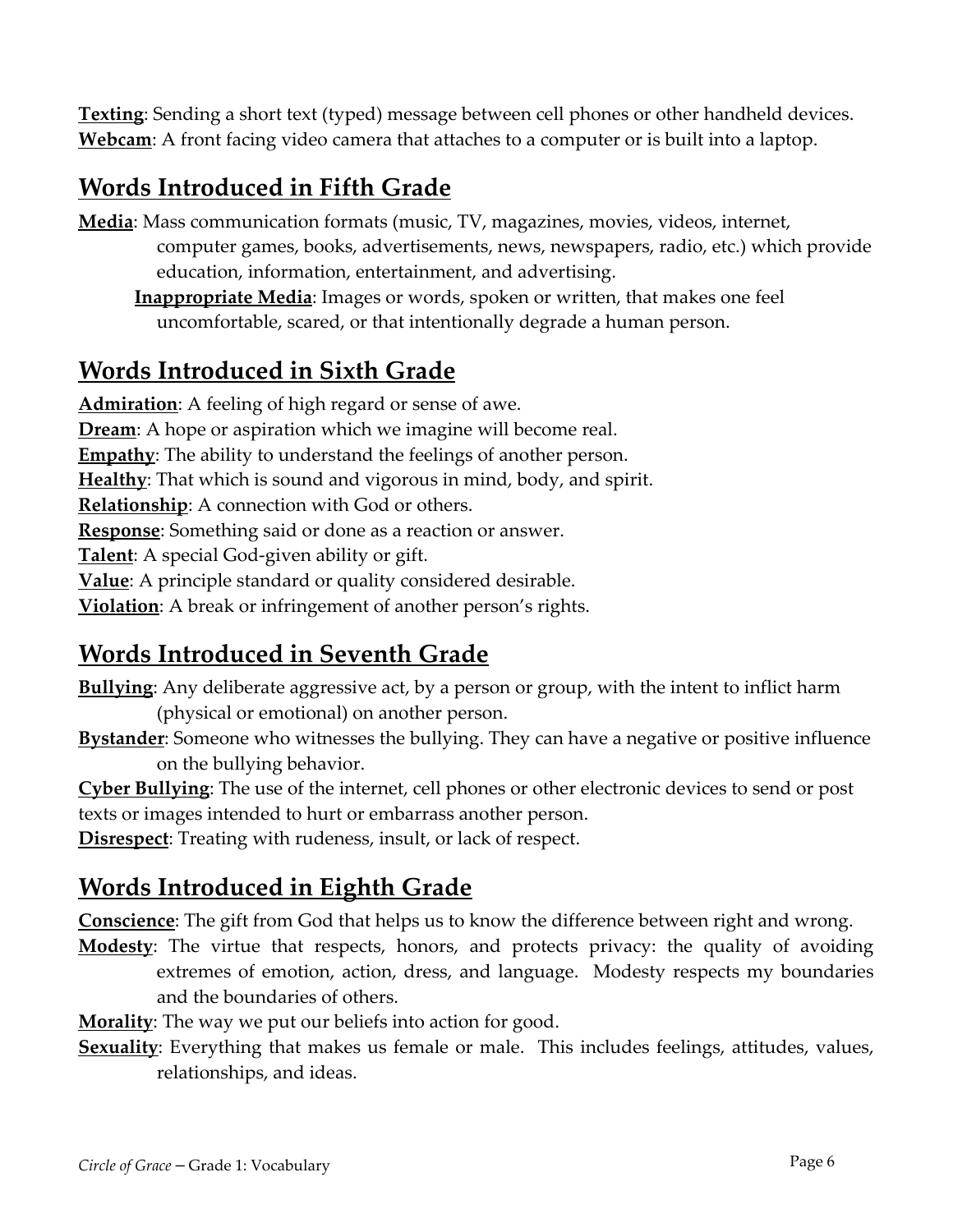#### **Words Introduced in Ninth Grade**

**Exploit**: To take unfair advantage of someone/some situation in order to get some benefit.

- **Forced Isolation**: When someone forces/pressures another to be separated from others in order to gain control.
- **Secrecy**: The condition of being hidden or concealed. The habit or practice of keeping secrets or maintaining privacy or concealment.
- **Sexting**: Sexually explicit images or text messages sent by way of a phone. There may be legal consequences if one or both persons involved are minors.
- **Unequal Power**: When one person has more power in a relationship. This can be in the area of age, size, position, resources, status or knowledge.

#### **Words Introduced in Tenth Grade**

- **Boundary**: A border or limit that helps keep us safe and separate from another person or entity. Boundaries help define relationships. They are either concrete (physical/visual/audio) or abstract (emotions/beliefs/internal guidelines/rules).
- **Circle of Virtue**: Our response to the invitation of God's grace by cultivating goodness and virtue in our lives.

#### **Words Introduced in Eleventh Grade**

- **Freely Chosen Violations**: Every person is responsible for those violations they freely choose and know are wrong. We should never blame or accuse persons who are victims of abuse and manipulated or exploited in unequal relationships.
- **Moral Responsibility**: As we grow into mature adults, we must take greater responsibility for protecting ourselves and others from violations of God's plan for our spiritual, sexual, and moral lives.
- **Offender**: Someone who exhibits behaviors for the sole purpose of putting another person in a vulnerable position to be exploited/abused.
- **Survivor**: A person who not only lives through but thrives despite abuse, affliction, or adversity.
- **Victim**: A person who has suffered injury/harm (physical or emotional) by forces beyond his or her control and not of his or her personal responsibility.

#### **Words Introduced in Twelfth Grade**

No new words.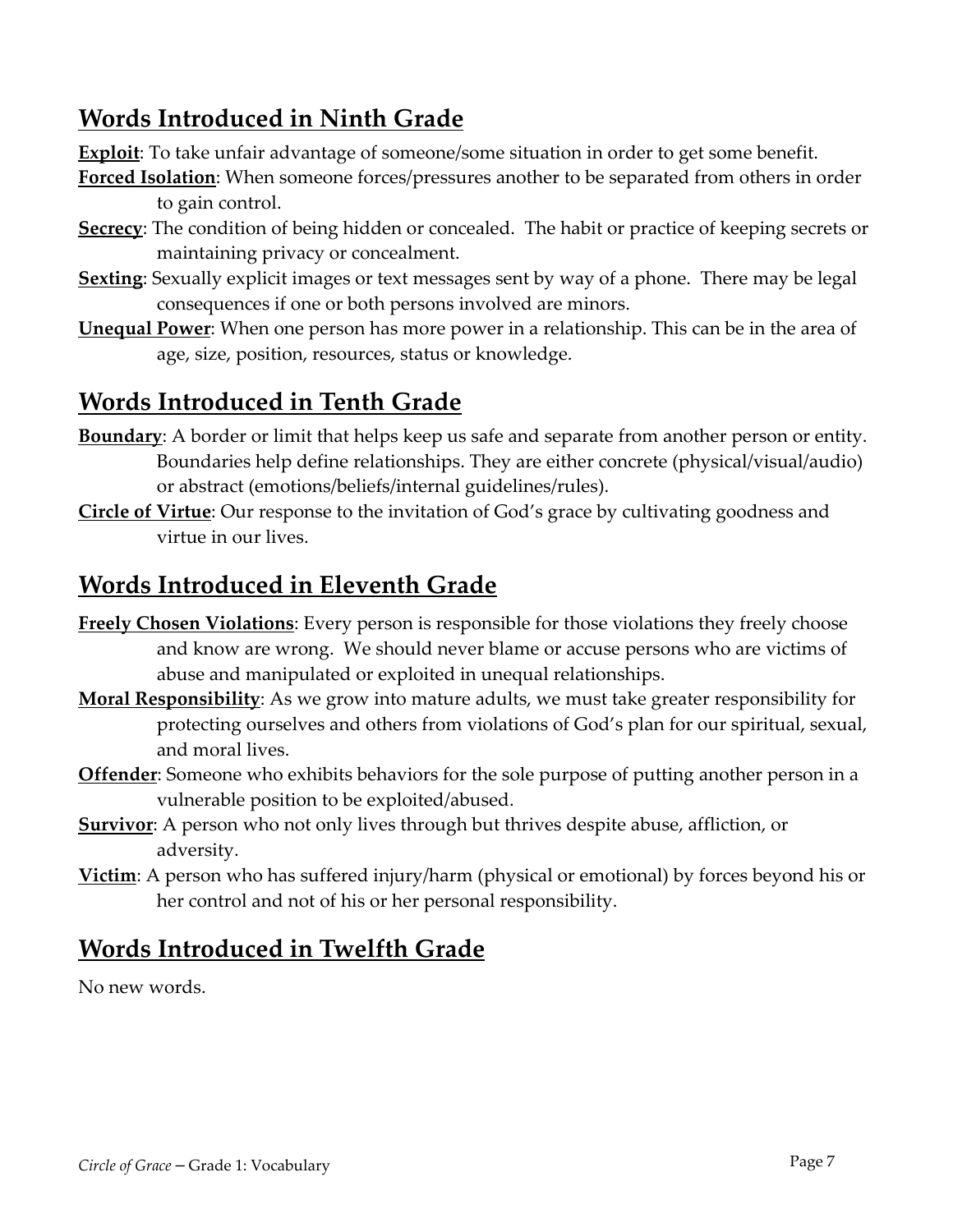## *Lesson 1 What is a Circle of Grace?*

Sometimes children reveal personal information or details about incidents that, in order to respect confidentiality, need to be handled outside of the group environment. If this happens, tell the child, "Thank you for sharing that, \_\_\_\_\_\_\_\_. That sounds really important. I will talk to you about that later (at the end of class, at the break, as soon as humanly possible, etc.)." When this happens, be sure you talk to the child at your first opportunity and alert the administration. Remember that you are the responsible reporter in cases of suspected abuse.

#### **This lesson complements the following Catholic teachings:**

- We are all Children of God
- As Children of God, we are unique and loved by Him
- Jesus teaches us how to love and respect God and others and self
- We are all called to do good

#### **Lesson Goal**

Children will come to understand and describe the concept of a *Circle of Grace*.

#### **Lesson Objectives**

#### **Children will be able to:**

- 1. Demonstrate his/her own *Circle of Grace*.
- 2. Describe what makes a person's *Circle of Grace* a holy space.
- 3. Identify the behaviors appropriate for the *Circle of Grace*.

#### **Vocabulary**

- 1. **Children of God**: All people are made and loved by God.
- 2. *Circle of Grace*: The love and goodness of God that always surrounds me and all others.
- 3. **Grace**: The gift of God's goodness and love to help me live as his child.
- 4. **Holy**: Special because of a connection with God.
- 5. **Holy Spirit**: God present with and within me. The Holy Spirit helps me to remember that I belong to God. The Holy Spirit helps me to experience and live God's love.
- 6. **Respect**: Being kind to others and doing what's best for myself and others because I honor all people as Children of God.
- 7. **Symbol**: A picture or object that stands for something else.
- 8. **Trust**: Being able to count on someone to help me to stay safe within my *Circle of Grace*.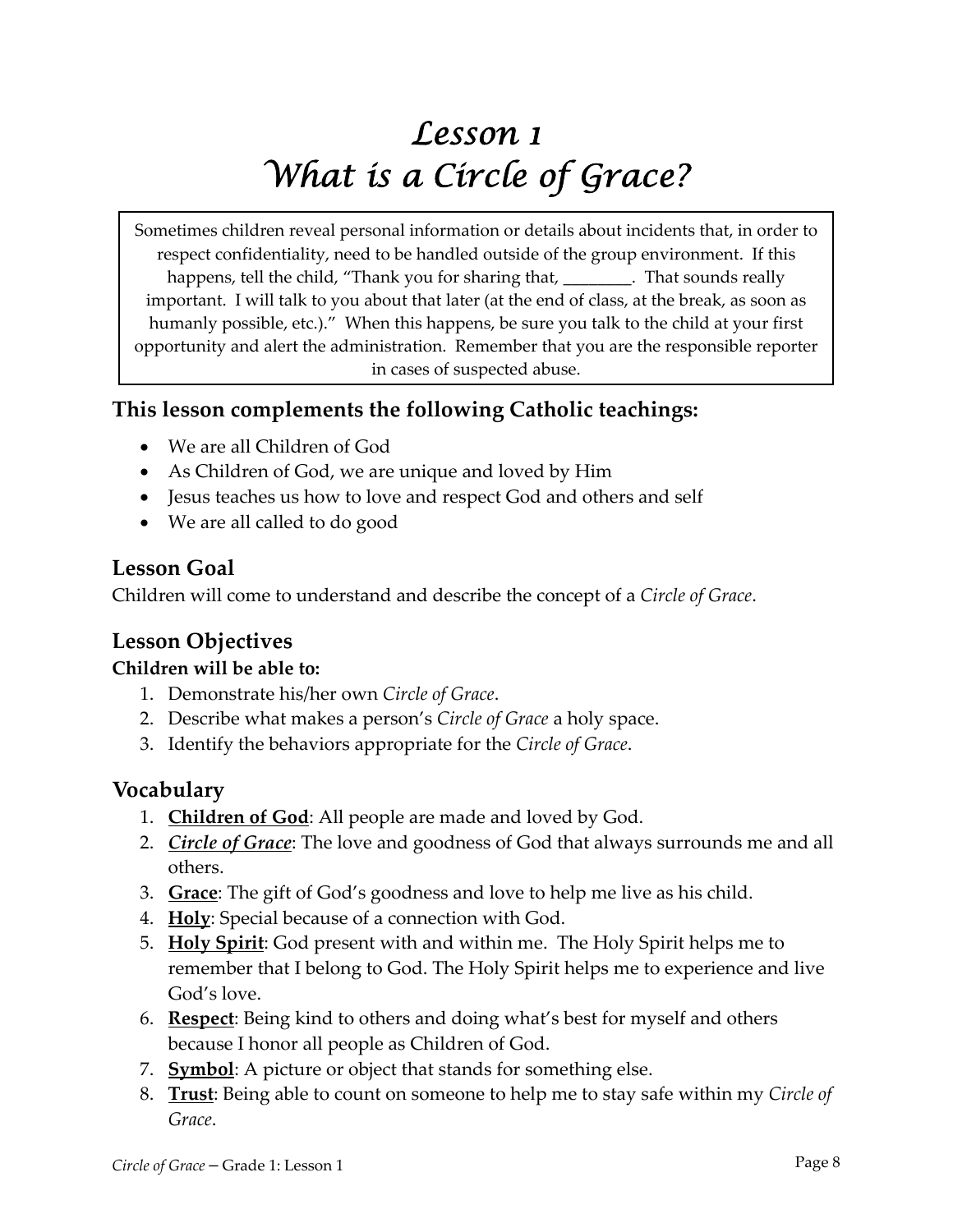#### **Materials Needed**

- 1. Symbols (examples: stop sign, Nike swoosh, slippery when wet sign, peace symbol, etc.)
- 2. *Circle of Grace* Logo color (see the end of the Grade 1 Lessons)
- 3. *Circle of Grace* Logo Black and White (see the end of the Grade 1 Lessons)
- 4. Whiteboard or chalkboard
- 5. Chart paper or flip chart paper to make a "happy/sad face chart"

#### **Opening Prayer**

Leader calls class to prayer by asking children to quiet down and join in the Sign of the Cross. *Then say together,* 

#### **Holy Spirit, show us the way. Be with us in all we think, do, and say. Amen***.*

#### **Getting Started**

- *1. Show symbols one at a time to the children. Ask what each represents. Make the point that symbols are a way of telling us something or reminding us of something.*
- *2. Write the term "Symbol" on the board. State the vocabulary definition of symbol: a picture or object that stands for something else.*

#### **Lesson Development**

#### **Discussion**

- *1. Show children the Circle of Grace symbol. Ask children what they see in the symbol.*
- 2. This is a symbol for our *Circle of Grace*. It reminds us that God loves us and His love is always around us. Everyone has a *Circle of Grace*.
- 3. *Review what each part represents*:
	- a. Red *Circle of Grace* Words ‐ Color of the Holy Spirit
	- b. Person ‐ Child of God
	- c. Yellow Circle ‐ Grace
	- d. Dove ‐ Holy Spirit
	- e. Blue Background ‐ The World in Which We Live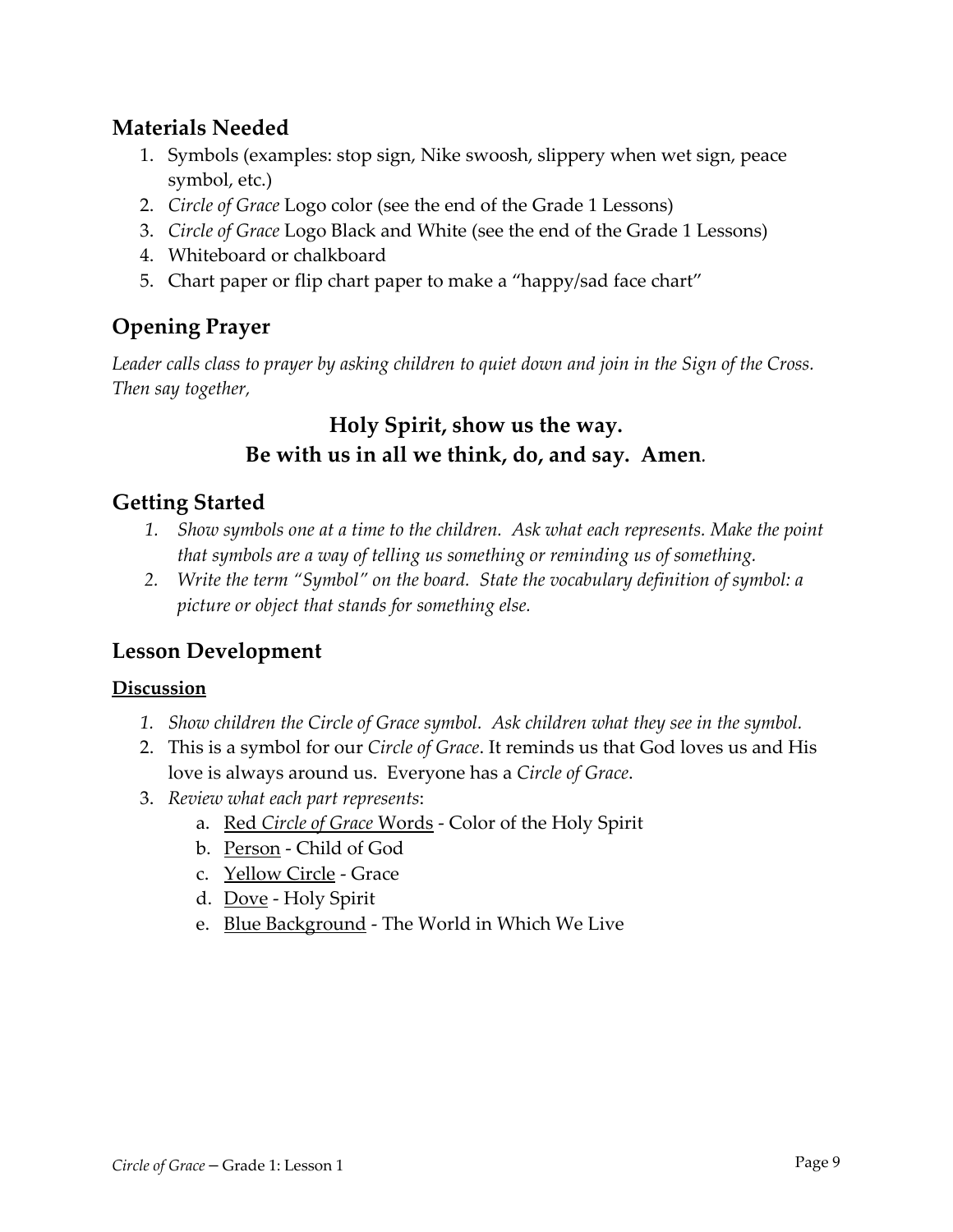#### **Activity ‐** *Circle of Grace*

- 1. *Review the Circle of Grace movement. Ask children to stand with enough room around them to fully extend their arms without touching each other*.
- 2. *Give the following directions while modeling the desired actions*:
	- a. Reach with both arms as high as you can over your head.
	- b. Circle your arms down on each side and bend down until you reach all the way under your feet.
	- c. As you stand back up again, turn all the way around once as you raise your arms back over your head.
- 3. *Tell the children:* This is the *Circle of Grace* that you live in.

#### **Discussion**

- 1. *Suggested opening*: Now, we will talk about why it is important that we know about our *Circle of Grace*.
- 2. *Ask the children:* Do you remember that Jesus told us how he would always love us and always be with us? If God is always with us, we are always in a special, holy place. That place is our *Circle of Grace*. God is present in our *Circle of Grace* because he wants a close relationship with each of us. This is the place the Holy Spirit is with us and within us.
- 3. When we remember that we are in a *Circle of Grace*, with God and surrounded by God's love, we will also remember to behave with the respect for ourselves and for others that is called for when we are in a holy place.

#### **Activity ‐ Happy and Sad Face Chart**

- *1. Make a chart with two columns on the poster paper/flip chart paper. Label one with happy face and one with sad face.*
- 2. *Ask the children:* What are some nice things that other people do or say? What are some hurtful things that other people do or say? What are some nice things you do or say? What might be some hurtful things you do or say?
- 3. *Allow a few responses. List on the board in the appropriate column*.
- *4. Point out that words and behaviors listed in the happy face column are those that respect our Circle of Grace. The words and behaviors in the sad face column are those that do not belong in anyone's Circle of Grace.*
- 5. *Keep happy and sad face chart posted for future reference*.

#### **Optional Lesson Extender**

- 1. Role‐play how you want to be treated by others in your *Circle of Grace*.
- 2. Role‐play how you should treat others in their *Circle of Grace*.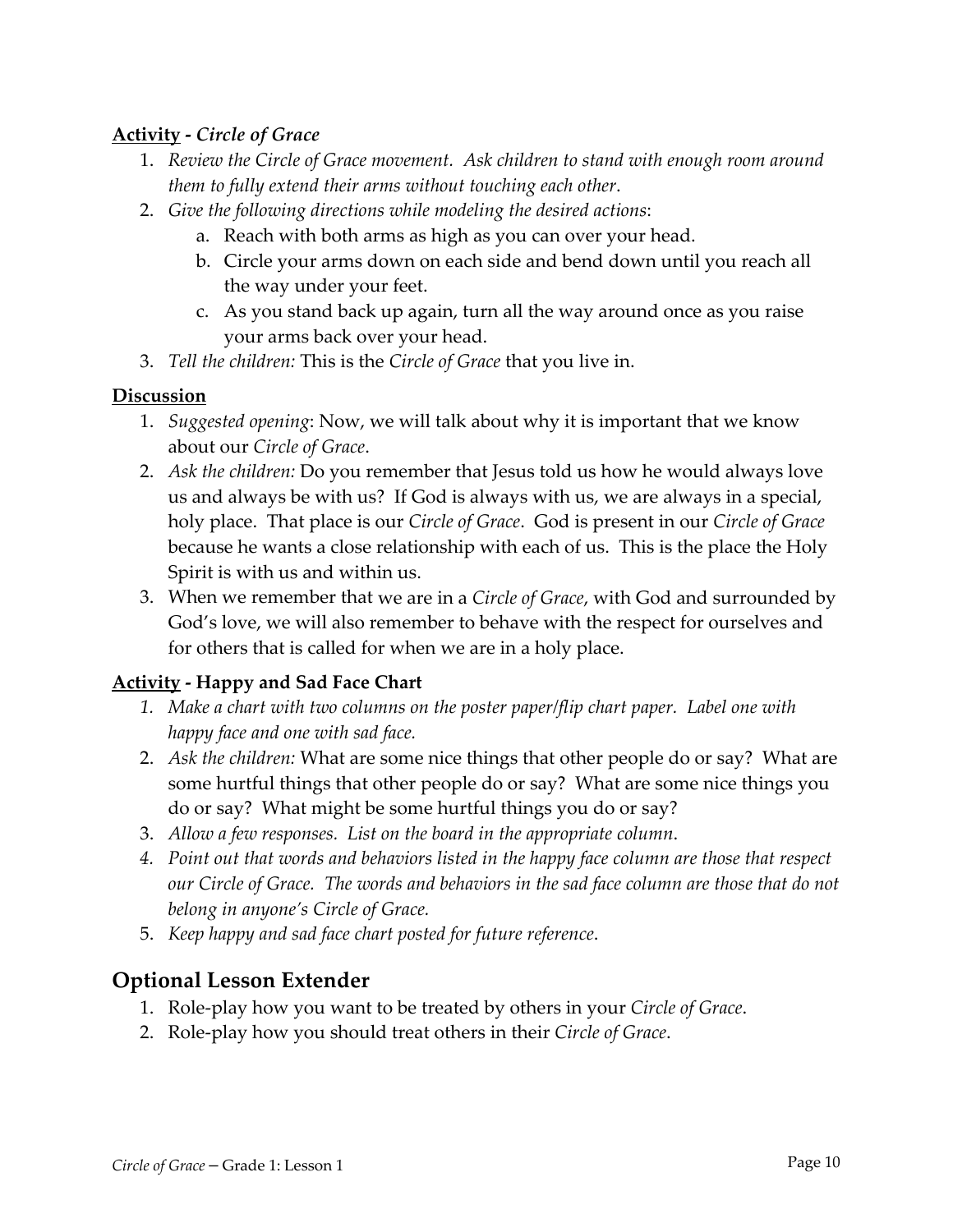#### **Closing Prayer**

#### **Thank you, God, for always being with me in my** *Circle of Grace***. Thank you for the gift of the Holy Spirit who helps me know what is good. Thank you for giving me people who care about me and want me to be safe. Amen.**

*(Optional) Tell the children you will close by singing a song called "This is Holy Ground" or "Prayer for Peace" or other appropriate song*.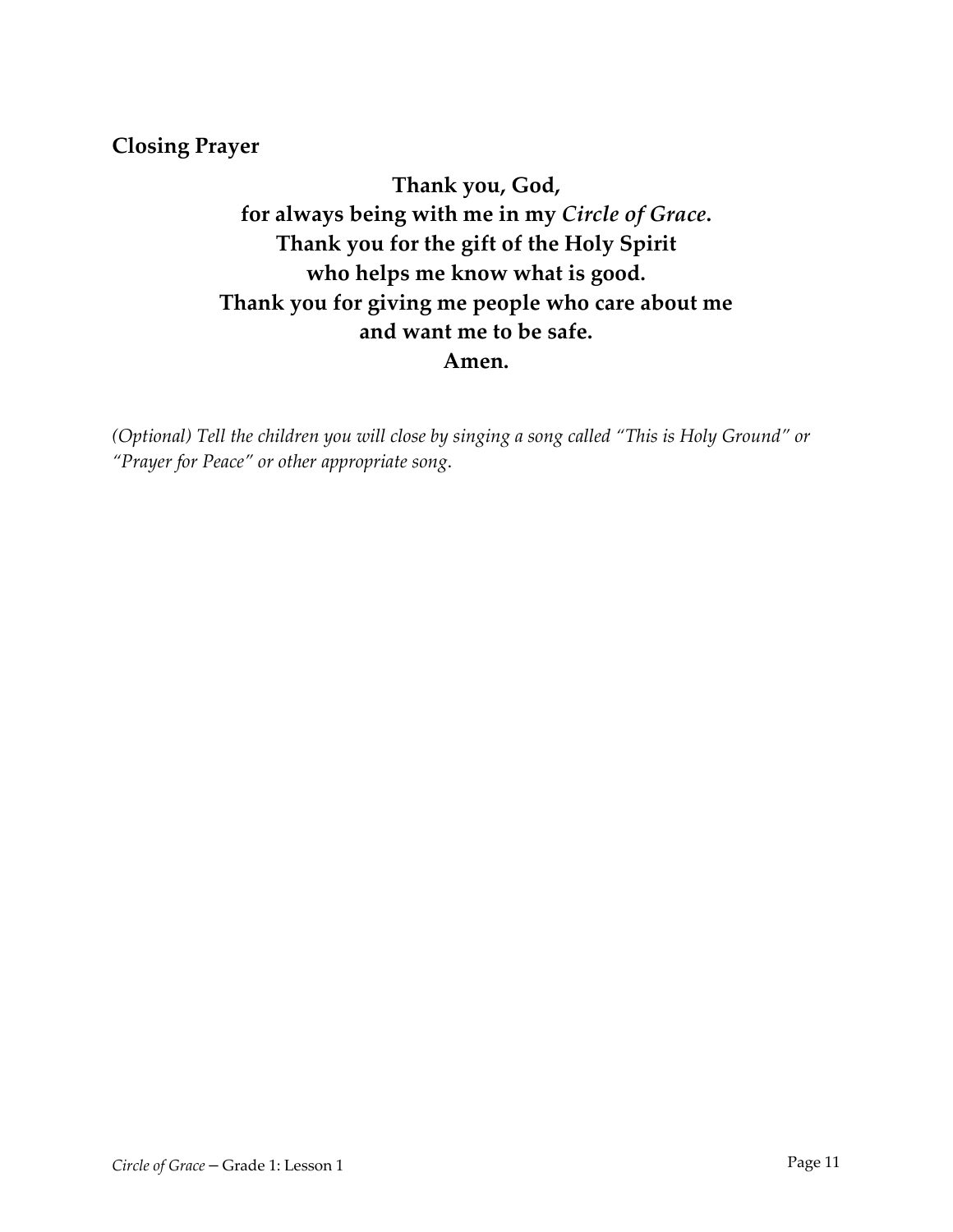## *Lesson 2: The Stoplight Feelings, Touch and Secrets*

Sometimes children reveal personal information or details about incidents that, in order to respect confidentiality, need to be handled outside of the group environment. If this happens, tell the child, "Thank you for sharing that, \_\_\_\_\_\_\_\_. That sounds really important. I will talk to you about that later (at the end of class, at the break, as soon as humanly possible, etc.)." When this happens, be sure you talk to the child at your first opportunity and alert the administration. Remember that you are the responsible reporter in cases of suspected abuse.

#### **This lesson complements the following Catholic teachings:**

- We are all Children of God
- As Children of God, we are unique and loved by Him
- Jesus teaches us how to love and respect God and others and self
- We are all called to do good

#### **Lesson Goal**

Children will be better able to identify safe and unsafe situations.

#### **Lesson Objectives**

#### **Children will be able to:**

- 1. Understand that God does not want or cause bad things to happen to them and that God is with them and for them even when they are hurting or sad.
- 2. Learn how to recognize when someone comes into their *Circle of Grace*.
- 3. Be able to recognize safe and unsafe situations in a person's *Circle of Grace*.
- 4. Distinguish between safe and unsafe secrets in a person's *Circle of Grace*.

#### **Vocabulary**

- 1. **Feelings**: Something I sense inside myself (e.g. angry, sad, happy, afraid, embarrassed, confused, excited, peaceful, etc.) that gives me information about others or myself.
- 2. **Holy Spirit**: God present with and within me in a special way. The Holy Spirit helps me to remember that I belong to God. The Holy Spirit helps me to experience and live God's love.
- 3. **Safe**: I am safe when my body and my feelings are respected by me and by others.
- 4. **Safe Touch**: Touch that respects others and me.
- 5. **Secret**: A secret is something I know but do not tell.

**Safe secret**: A secret is safe when it does not hurt others or me.

**Unsafe secret**: A secret is unsafe when I think that someone, including me, might be hurt or get in trouble if I do not tell.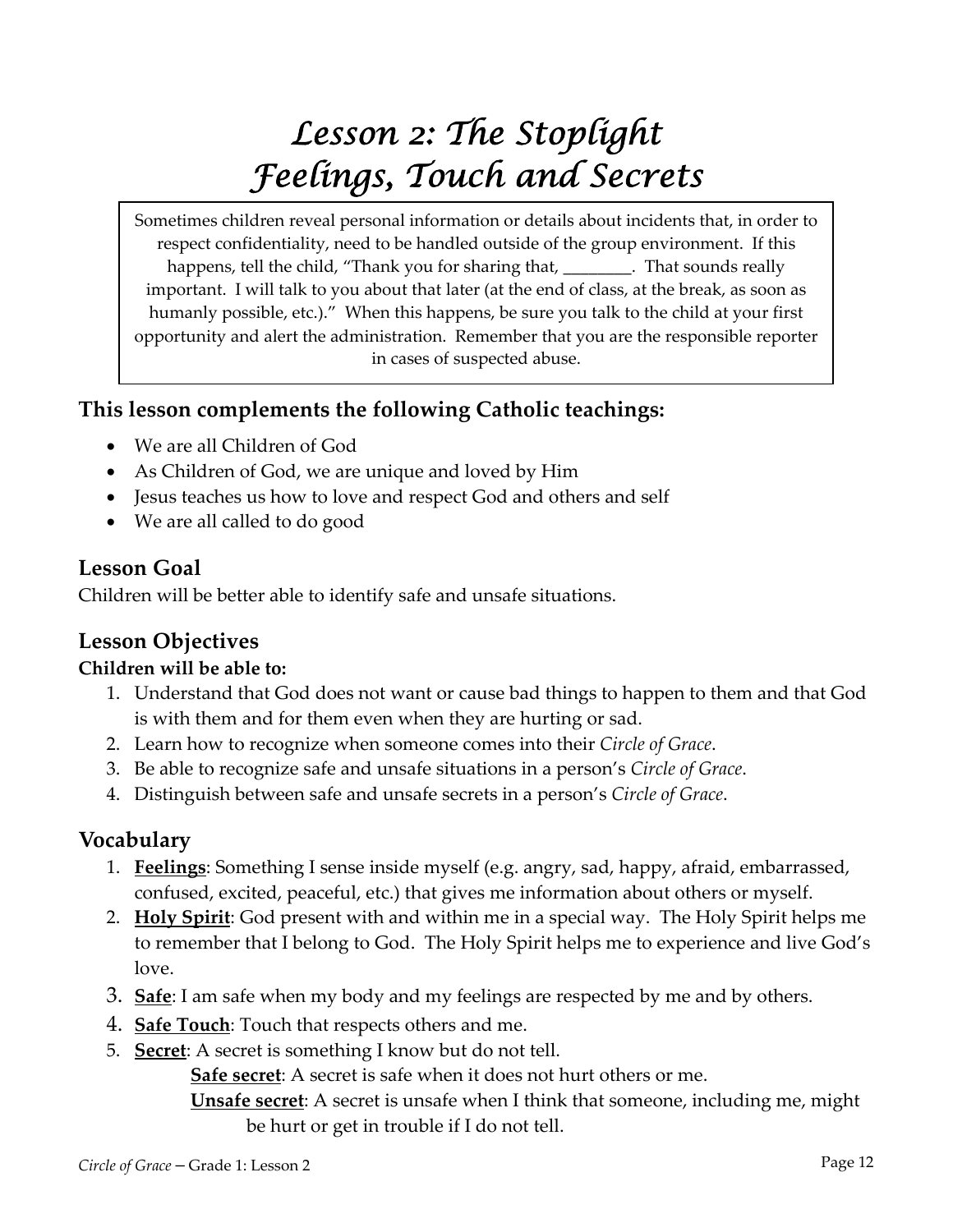- 6. **Signal**: A sign that tells me something may be safe or unsafe. This may be internal or external.
- 7. **Stoplight**: A traffic light (red, yellow, green) that is a visual signal for keeping vehicles and people safe.
- 8. **Trust**: Being able to count on someone to help me to stay safe within my *Circle of Grace*.
- 9. **Trusted Adult**: A grown‐up who helps me to stay safe in my *Circle of Grace* and to respect others within their *Circle of Grace*.
- 10. **Unsafe**: Anything that causes harm to myself or others.

#### **Materials Needed**

- 1. Large picture of a stoplight with all three colors visible ‐ red, yellow, and green (see the end of Grade 1 Lessons)
- 2. Option 1: one set of red, yellow, and green circle cards per child, the backside of each colored card should be white and the front side red, yellow, or green. Put the circle cards on a Popsicle stick so they look more like the signal in a stoplight. Option 2: one set for the Leader.
- 3. Feeling Faces Chart is optional to assist with the stoplight activity (see the end of Grade 1 Lessons)
- 4. Completed Happy Face and Sad Face chart from Lesson 1
- 5. Home Activity Sheet for Parents: The Stoplight (see the end of Grade 1 Lessons)

#### **Opening Prayer**

Leader calls class to prayer by asking children to quiet down and join in the Sign of the Cross. Then say *together,*

#### **Holy Spirit, show us the way. Be with us in all we think, do, and say. Amen.**

#### **Getting Started**

#### **Review**

- 1. *Ask children to stand and demonstrate their Circle of Grace as learned in previous lesson*.
- *2. Point to Happy Face and Sad Face chart from Lesson 1. Ask children the following:*
	- a. What did we write on this chart? (Answer: words and actions we like and don't like from others.)
	- b. What were some of the words and actions you liked? Why?
	- c. What were some you did not like? Why?

**Unsafe touch**: Touch that is disrespectful and hurts, scares, or makes me feel uncomfortable or confused.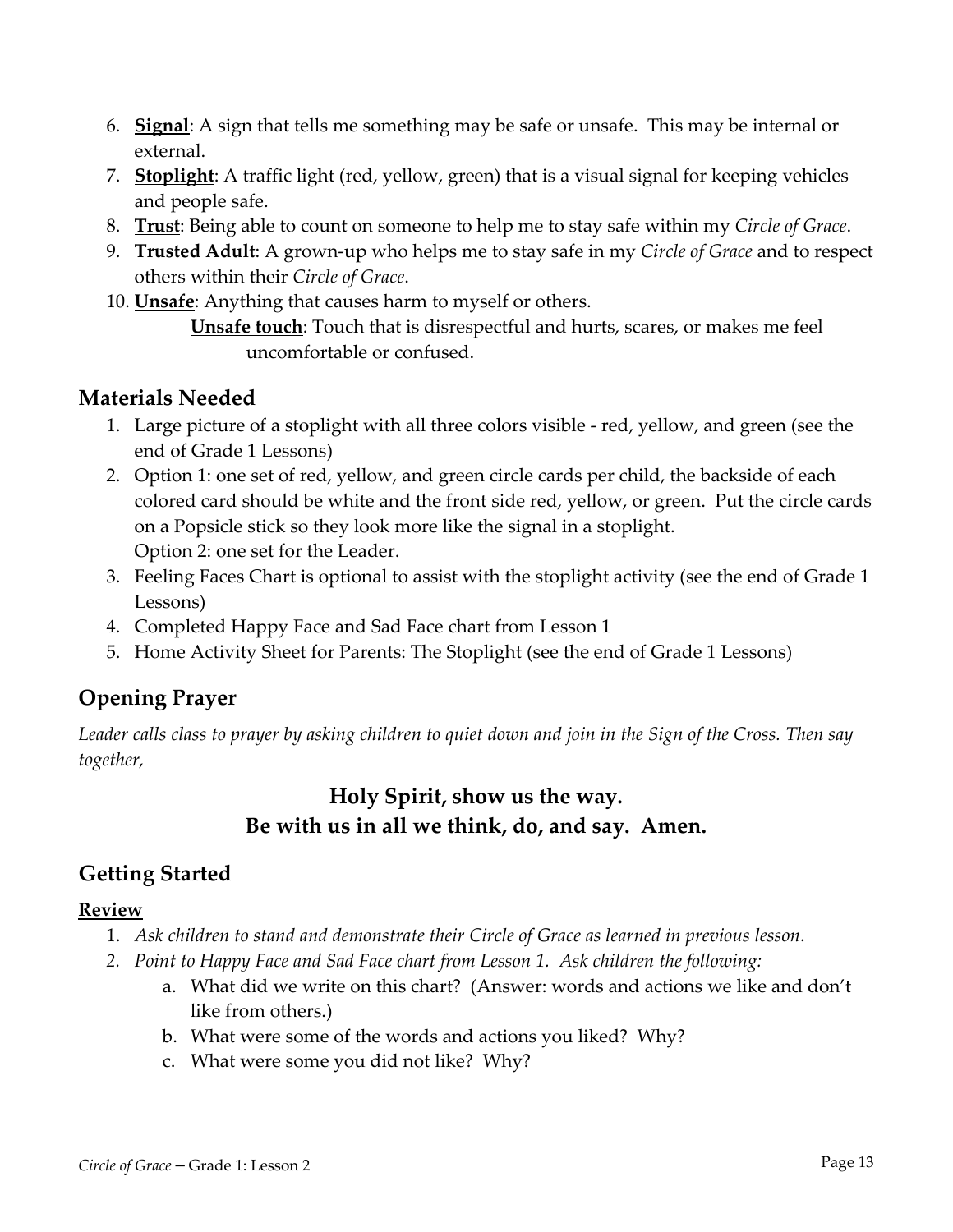*Suggested comment*: Today we are going to continue talking about words and actions that we like and don't like in our *Circle of Grace*. We will use the stoplight to identify what doesn't belong in our *Circle of Grace*.

#### **Discussion**

- 1. *Show a large picture of a stoplight (sample at the end of the lessons)*
- 2. *Review the meaning of a stoplight by asking*:
	- a. Why do we have stoplights? *Pause for answers.* The reason we have stoplights is to protect people and keep them safe.
	- b. What does each color of the stoplight mean? (*Add* STOP, BE CAREFUL, and GO AHEAD.)

#### **Lesson Development**

#### **Introduction**

The use of the word "signal" (instead of "light") is intentional in order to point to the fact that a "signal" can be both internal and external. A "stoplight", however, is only an external reality.

Most of the time you know what is safe and good to allow in your *Circle of Grace*. Sometimes, though, you need others who respect your *Circle of Grace* to help you know what is safe and what is not, people like our parents or teachers. God has given each of us our own kind of signal to keep us safe and protected. Sometimes these signals are called feelings. Our feelings are one of the main ways the Holy Spirit helps to guide us.

#### **Discussion**

- 1. *Continue by saying*: Let's review how the three colors of a stoplight can remind us of the signals God gives us to help keep us safe and protected.
- 2. **Green signal** ‐ Means GO AHEAD. Some things are definitely safe. Some examples are telling the truth, being kind and respectful, helping others, and caring about others. You are also safe when others respect your body and feelings. Could you name some other things that would always be safe to do or let someone else do with you? (*Leader points out that everything written on the happy face column of the poster would be a green signal word or action.*)
- 3. **Red Signal** ‐ Means STOP. Some things are unsafe and always mean trouble. *Be sure to spend some time reviewing general concepts of bullying. Ask the children to define it and what does it look like etc* Some examples of bullying(being mean to someone on purpose), are lying, hitting, fighting, etc. Can you help me think of other things that are never good to do or let someone do to you? (*Leader points out that everything written on the sad face column of the poster would be a red signal word or action.*) When this happens, tell someone that you trust, like your mom, dad, leader, or other trusted adult.
- 4. **Yellow Signal** ‐ Means BE CAREFUL. Sometimes you can't tell if a situation is safe or unsafe. You might feel confused or unsure about it. These are like a yellow signal. It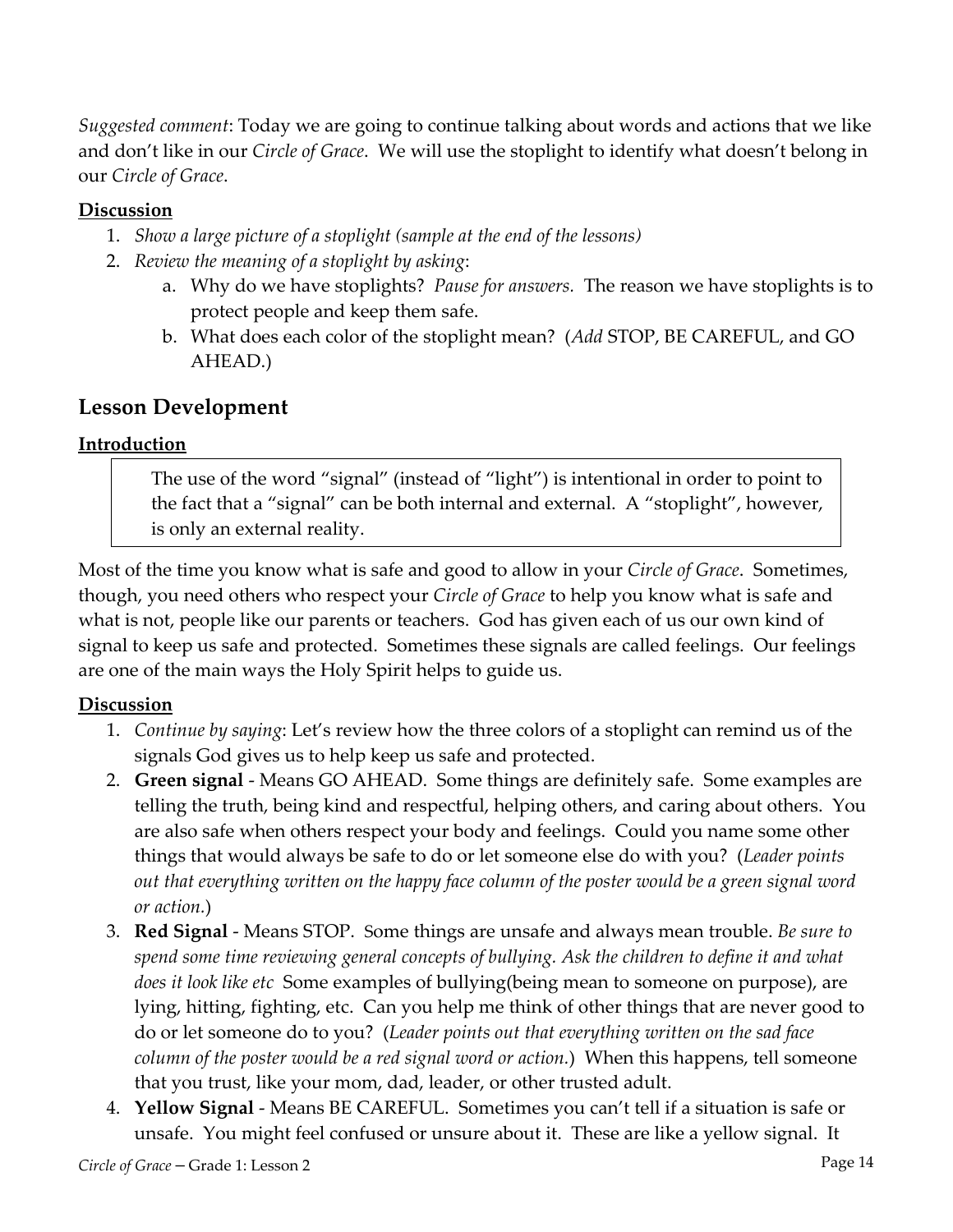may seem like just a funny feeling in your heart or tummy. When this happens, tell someone that you trust, like your mom, dad, leader, or other trusted adult.

#### **Activity ‐ Part 1**

#### **Red Light Green Light**

The purpose of this activity is to help children learn how to identify dangerous and unsafe situations, feelings, and touch, but not to scare or shame them. Make sure to give clear and concise reasons why a situation falls into the green or yellow/red signal category. For children, it may sometimes be hard to distinguish between red and yellow situations. Take the example of a stranger coming up to them asking for help. The children may be thinking it is "good" to help someone" but "bad" to talk to strangers. They cannot discern which one to takes priority. The children need to be aware of their internal process of conflicting feelings which they might be experiencing. Children will learn that when possible they should always talk to a trusted adult before acting in a red or yellow situation. **Remind children that there are always adults available to listen and talk. Children only need to ask a trusted adult for the time to talk.**

*1. Option 1: Give each child a set of red, green, and yellow circle cards.* 

*Option 2: Leader is the only one who has a set of red, green, and yellow circle cards. .*

- *2. Suggested instructions:*
- In a moment, I'm going to describe some situations.
- Please listen very carefully.
- At the end of each, I'm going to ask you if you think the situation calls for a red signal, a yellow signal, or a green signal. I'll then ask you each to hold up the color card that you think best fits the situation.
- Then we'll talk about each situation.
- 3. *Read each situation aloud. Make sure to vary the order in which the green, red, and yellow situations are read*.
- 4. After reading a situation, give children a moment to think and then ask them to hold up a red, *green, or yellow card*. *Some situations, though clearly red to adults, may be unclear (yellow) from a child's perspective. This activity will help children identify their own confusing feelings and to understand that they should talk to a trusted adult.**Allow time for children to discuss their feelings connected with these situations.*
	- a. GREEN SITUATIONS
		- Your mom or dad gives you a hug when you are sad *(loved, comforted)*.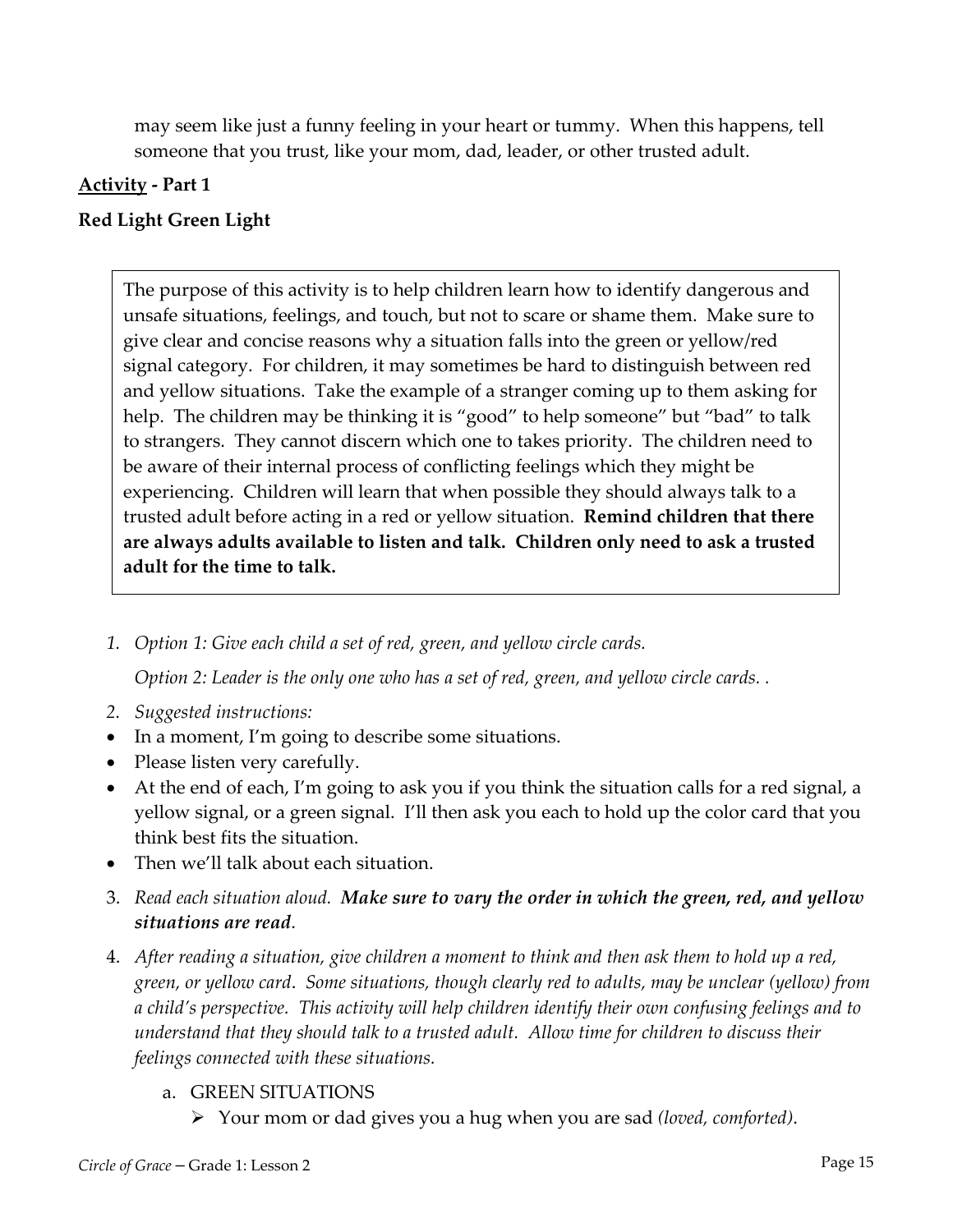- $\triangleright$  You are at the doctor and your mom is with you. The doctor checks your body to make sure it is healthy *(safe, secure, embarrassed)*.
- You see your friend crying and you ask if you can give her/him a hug *(sad, caring)*.
- Your grandmother/grandfather wipes your tears when you fall down and hurt yourself *(loved, comforted, safe)*.
- $\triangleright$  You tell the leader when you accidentally break something in your classroom *(embarrassed, sorry, guilty, happy that you told)*.
- $\triangleright$  You decide not to laugh when a classmate falls down and cries even though your friends are laughing (sad, happy that you did not make fun of them).
- b. YELLOW/RED SITUATIONS (Always talk to a trusted adult.)
	- $\triangleright$  You are playing outside your house when a group of older kids come by and ask your name. They say they will give you a computer game if you go with them *(cautious, scared)*.
	- Your big brother's friend wants you to play a video game your mom or dad told you not to play *(worried, afraid of getting into trouble, excited to play the game).*
	- You push someone out of line so you can be first *(mad, selfish)*.
	- $\triangleright$  You are at a friend's birthday party when your friend says "let's all go downstairs so we can play on the computer without my mom or dad around". *( pressured, curious, worried)*
	- You are at a family party. Someone asks you to sit on his/her lap, but you don't want to *(pressured, mad, unsure)*.
	- $\triangleright$  Your friend's big brother/sister wants you to do something you don't want to do because it makes you uncomfortable *(pressured, confused)*.

#### **Activity ‐ Part 2**

#### **Red Light Green Light ‐ Secrets**

#### *This Section is on Secrets.*

Most offenders use secrecy as a tactic to control the child from telling about the abuse. It is *important that the students understand the difference between a good secret and a bad secret. This understanding could be key to them seeking help.*

*This activity can be a good start to helping them understand the concept of secrets.*

- 1) Make a good secret and bad secret chart with two columns. This can be done on poster paper/flip *chart* paper (good secret  $\mathcal{Q}$  and bad secret  $\mathcal{Q}$ ).
- 2) Can you name some good secrets? Who is involved in the secret? Is there a time that it is finally told?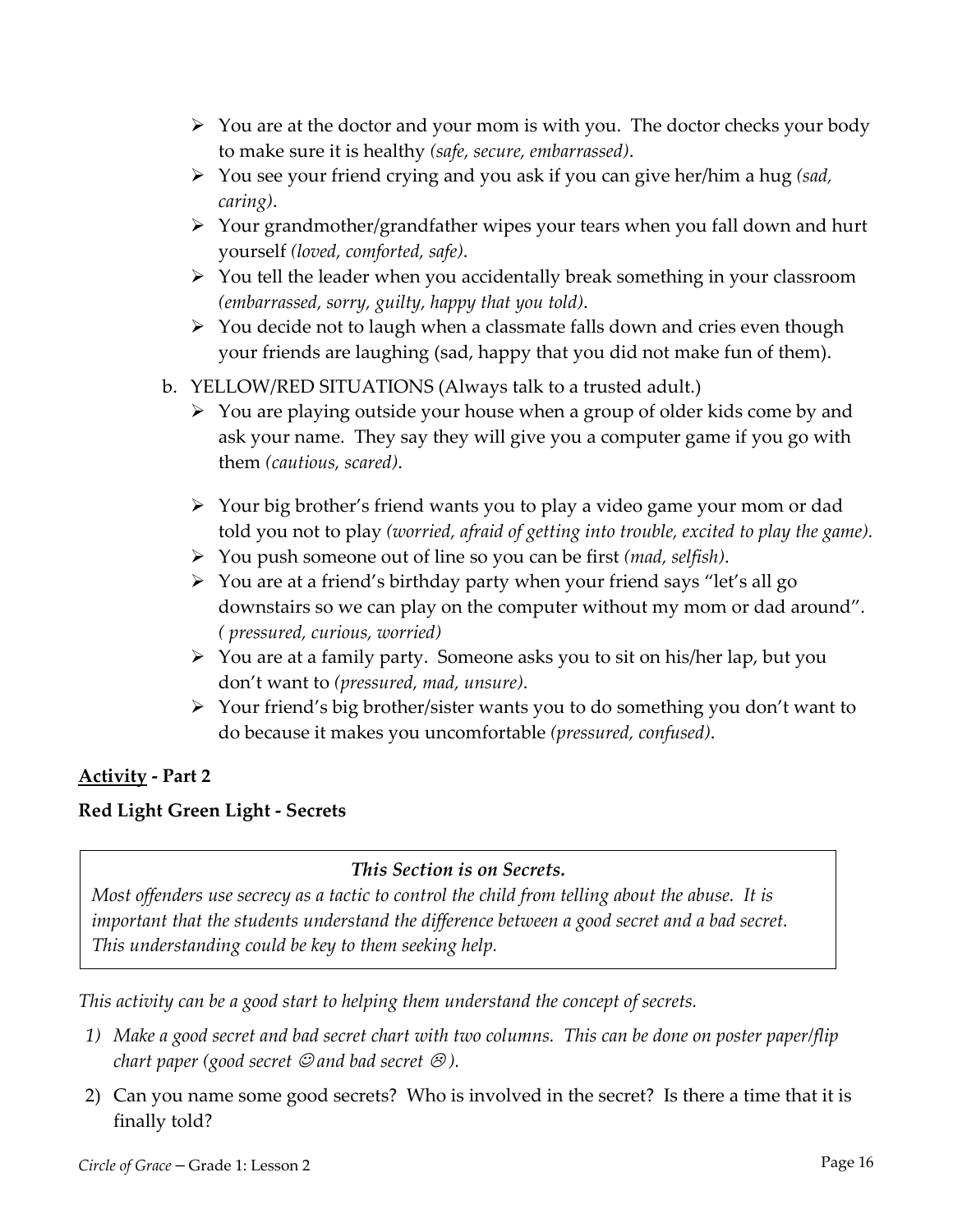3) Can you name a bad secret? Who is involved in the secret? Can the secret hurt you or someone else? Ask them if they think the people in the below photos are sharing good or bad secrets? (You may also bring in additional photos to help illustrate the children's understanding of secrets).



4) Show them the feeling chart located at the back of the lessons. Ask them to identify how they would feel if they saw someone whispering secrets like the photos?

#### **Discussion**

*Continue by saying*: "Sometimes secrets can even give us a funny feeling in our heart or tummy. A safe secret is one that does not hurt others or me. A secret is unsafe when I think that someone, including me, might be hurt or get in trouble if I do not tell. A good way to decide if a secret is safe or unsafe is to ask ourselves, 'Can this secret hurt me or someone else?'"

- Listen carefully; I am going to read some more situations that have a secret.
- Option 1: At the end of each, I'm going to ask you if you think the situation calls for a red signal, a yellow signal, or a green signal. I'll then ask you each to hold up the color card that you think best fits the situation.
- Option 2*:* After reading the situation give the children a moment before asking them if the circle card you are holding up is right or wrong.
- Then we'll talk about each situation.

#### *Situations: (Be sure to vary the order in which the green, red, and yellow situations are read.)*

#### GREEN

- $\triangleright$  Your friend tells you, "I think Joey is cute," and tells you to keep it a secret *(special, trusted)*.
- Your dad is planning a surprise birthday party for your mom *(happiness, excitement, anticipation)*.
- $\triangleright$  Your parents plan to get a puppy but don't tell you until they bring it home *(surprised, loved)*.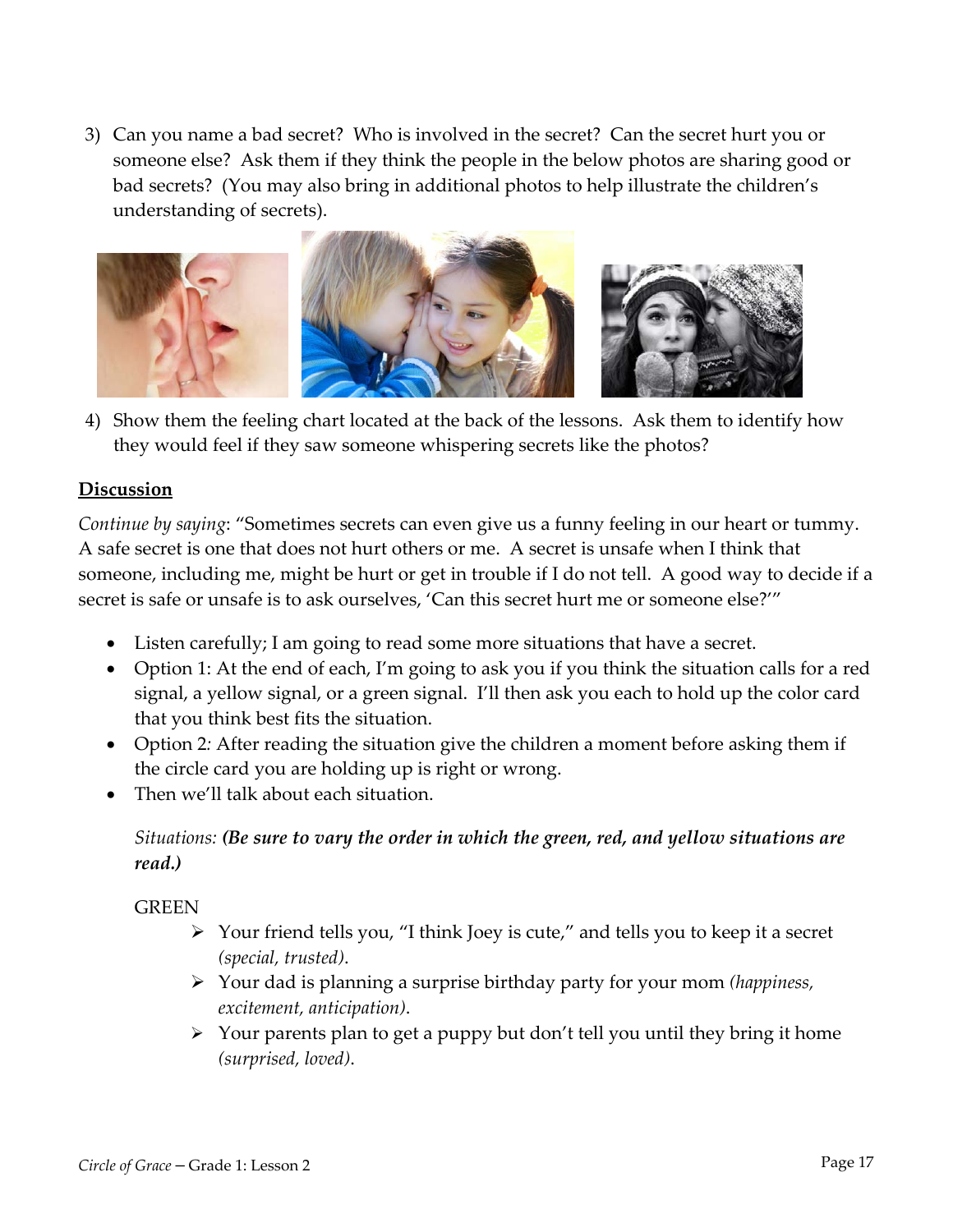YELLOW/RED (Always talk to a trusted adult.)

- $\triangleright$  Your friend's brother takes a picture of you with his cell phone. He asks you not to tell and say that you will get into trouble. *(guilty, afraid of punishment)*.
- $\triangleright$  An adult, who you know well, asks you to go with him without asking permission from your parents. He/she tells you that your parents won't care if you go with him, but he says "Don't tell your parents about our visit. They won't understand," *(unsure, funny feeling in your tummy or heart, curious)*.
- $\triangleright$  Someone touches you in a way that you don't think is safe even if the person says it is safe and says, "This special time is between you and me," *(funny feeling in your tummy, confused, etc.)*.
- $\triangleright$  Your friend tells you, "I stole a video game from my older brother that we can play downstairs. Don't tell anyone because it is an adult game". *(confused, worried, maybe excited)*.
- $\triangleright$  Someone acts like your friend but then tries to get you to do something you don't want to do because you know it is wrong or because it makes you feel confused or funny. They say, "If you tell, I will tell everyone that this was your idea," *(confused, funny feeling, trapped)*.
- $\triangleright$  Your teenage neighbor tells you that you will get into trouble if you tell your mom and/or dad what he showed you on the computer *(afraid of punishment)*.
- 5. After each situation is read, ask a few volunteers to explain why they chose the color card they did. *Also, allow time for children to discuss their feelings connected to each situation*.
- 6. If children are unsure, wrong, or you are seeing more than one color card held up for a given *situation, stop and ask the following questions*:
	- $\triangleright$  What do you think your mom or dad, leader, or pastor would say about this situation?
	- $\triangleright$  Would they think it is a red, green, or yellow signal? Why?

#### **Wrapping Up**

- 1. *Review these definitions of feelings with the children.*
	- a. They are not right or wrong, good or bad.
	- b. They may be God's signals about what is going on in our lives.
- 2. *We have talked about these situations as green, red, and yellow to help children know how to respond and how to recognize their feelings as a way of deeper listening*.
- 3. *In Lesson 3, they will learn that sometimes they need to talk to trusted adults to help them understand the meaning of these signals.*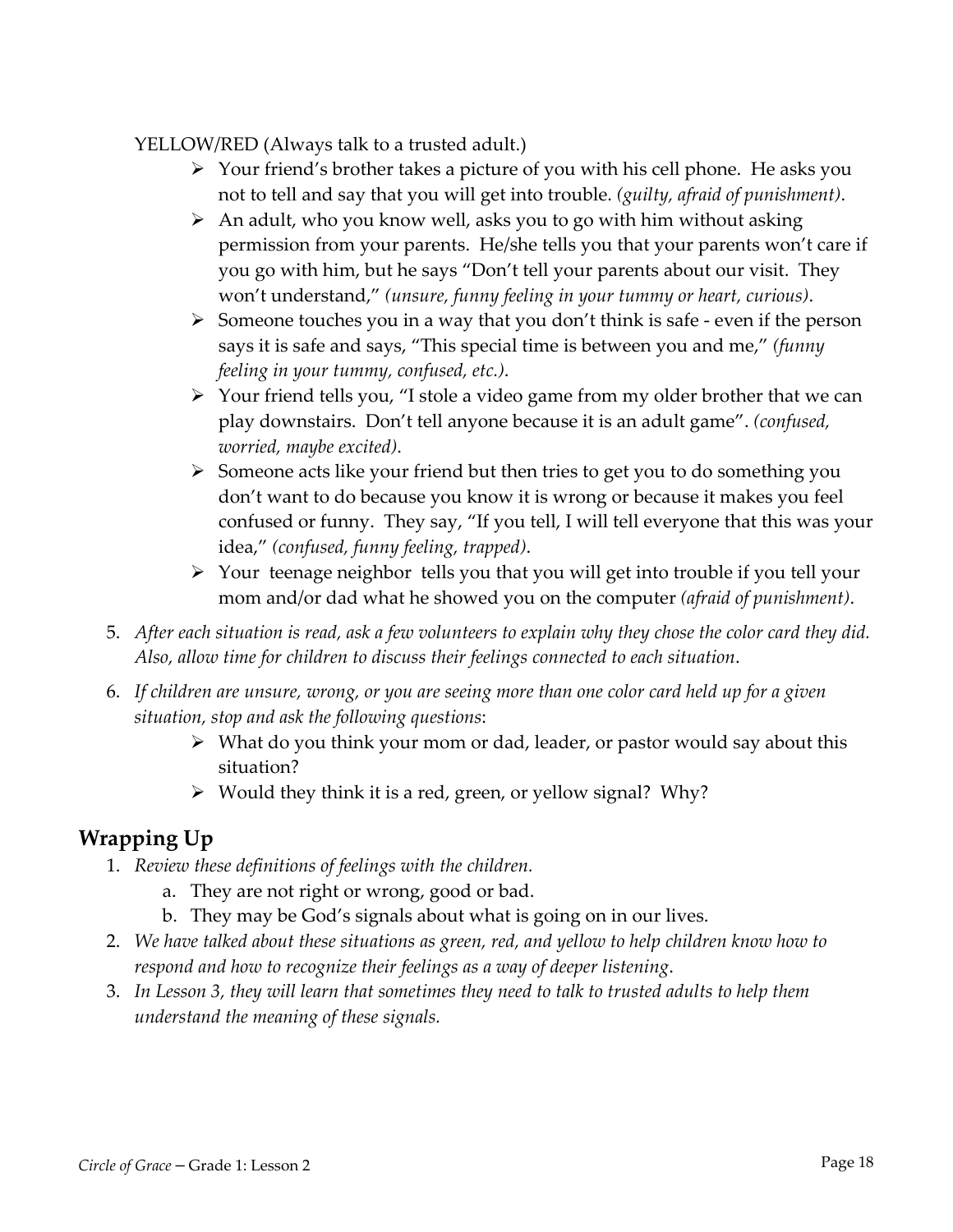#### **Closing Prayer**

#### **Thank you, God, for always being with me in my** *Circle of Grace***. Thank you for the gift of the Holy Spirit who helps me know what is good. Thank you for giving me people who care about me and want me to be safe. Amen.**

(Optional) Tell the children you will close by singing a song called "This is Holy Ground" or "Prayer for *Peace" or other appropriate song.*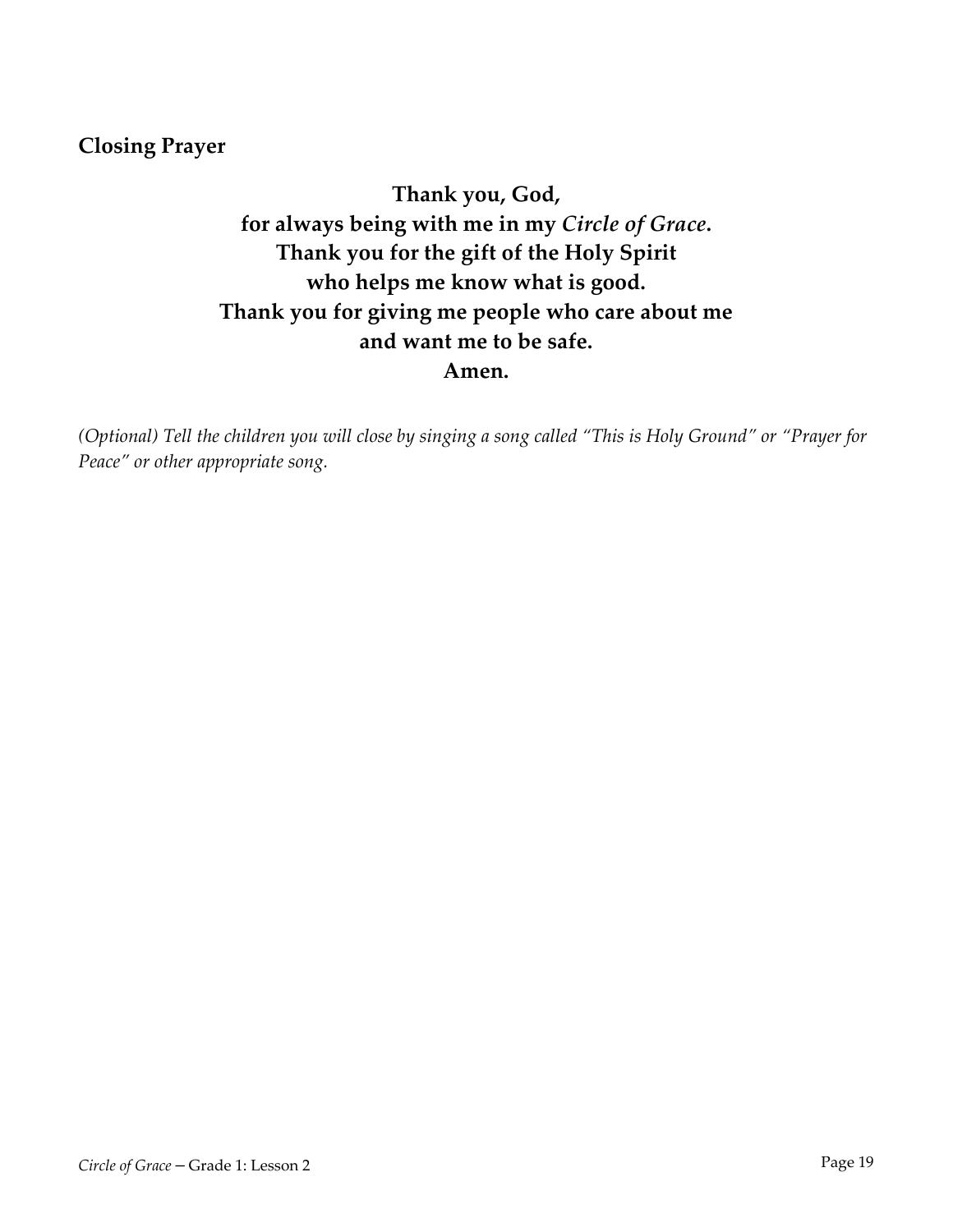## *Lesson 3 Safety Plan*

Sometimes children reveal personal information or details about incidents that, in order to respect confidentiality, need to be handled outside of the group environment. If this happens, tell the child, "Thank you for sharing that, \_\_\_\_\_\_\_\_. That sounds really important. I will talk to you about that later (at the end of class, at the break, as soon as humanly possible, etc.)." When this happens, be sure you talk to the child at your first opportunity and alert the administration. Remember that you are the responsible reporter in cases of suspected abuse.

#### **This lesson complements the following Catholic teachings:**

- We are all Children of God
- As Children of God, we are unique and loved by Him
- Jesus teaches us how to love and respect God and others and self
- We are all called to do good

#### **Lesson Goal**

Children will demonstrate how to take action if boundaries are threatened or violated.

#### **Lesson Objectives**

#### **Children will be able to:**

- 1. Understand that God does not want or cause bad things to happen to them and that God is with them and for them even when they are hurting or sad.
- 2. Understand that God wants them to do what they can to take care of themselves.
- 3. Name three trusted adults (in addition to their parents) whom they could seek out for help.
- 4. Learn and role‐play the skill of "How to Ask for Help".

#### **Vocabulary**

- 1. **Trust**: Being able to count on someone to help me stay safe within my *Circle of Grace*.
- 2. **Trusted Adult**: A grown‐up who helps me to stay safe in my *Circle of Grace* and to respect others within their *Circle of Grace*.

#### **Materials Needed**

- 1. Whiteboard or chalkboard
- 2. Construction or coloring paper for each child
- 3. Markers or crayons for each child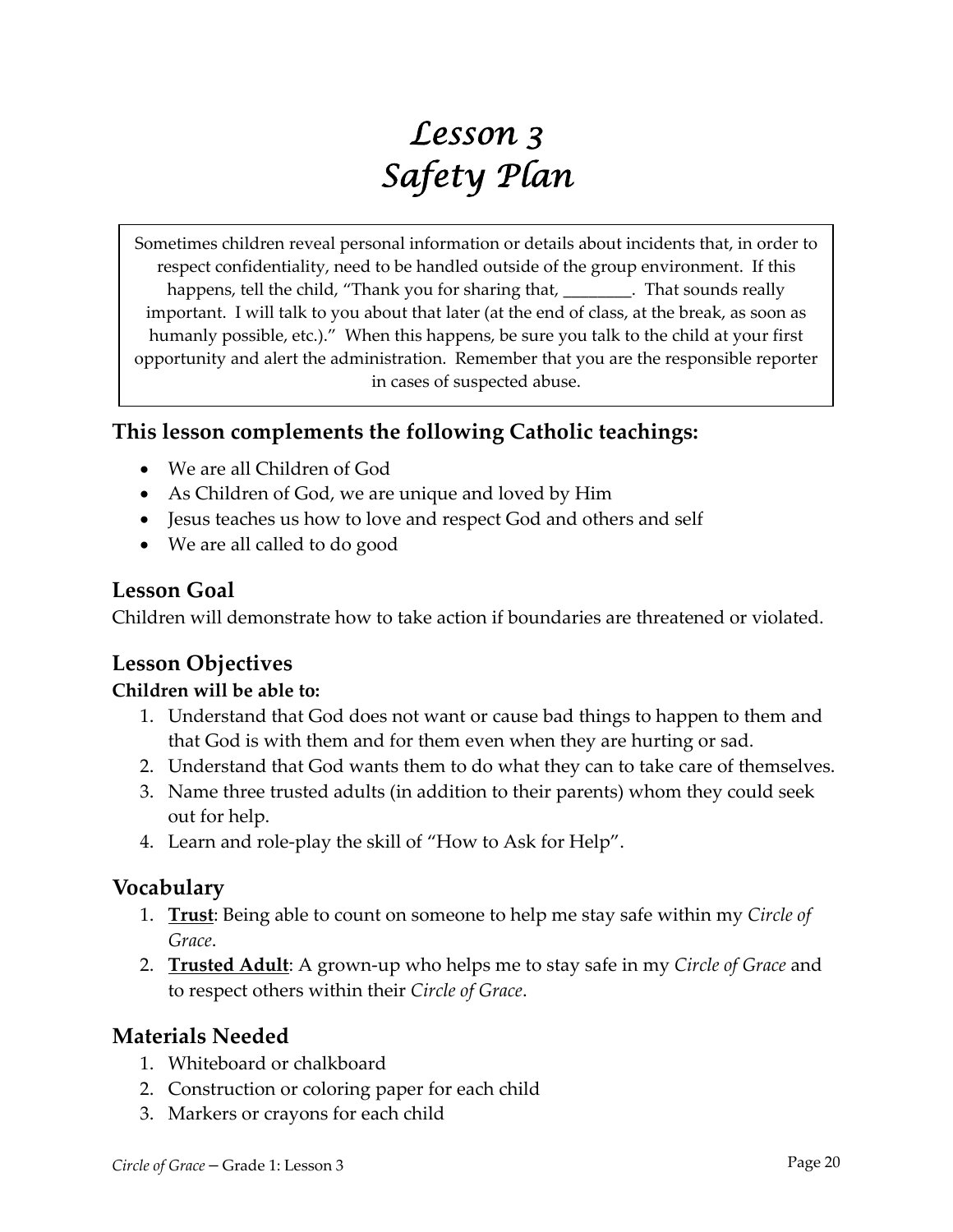- 4. Create one large Skill Poster of "How to Ask for Help" with following steps (see the end of Grade 1 Lessons):
	- a. Look at the person.
	- b. Say, "I need to tell you something important."
	- c. Clearly describe the problem.
	- d. Thank the person for helping you.
- 5. Trusted Adult Parent Activity Sheet (see the end of Grade 1 Lessons)

#### **Opening Prayer**

Leader calls the group by asking children to quiet down and join in the Sign of the Cross. Then *say together*,

#### **Holy Spirit, show us the way. Be with us in all we think, do, and say. Amen.**

#### **Getting Started**

#### **Review Vocabulary**

- 1. **Children of God**: All people. We are all made by and loved by God.
- 2. *Circle of Grace*: The love and goodness of God that always surrounds me and all others.
- 3. **Feelings**: Something I sense inside myself (e.g. angry, sad, happy, afraid, embarrassed, confused, excited, peaceful, etc.) that gives me information about others or myself.
- 4. **Grace**: The gift of God's goodness and love to help me live as his child.
- 5. **Holy**: Special because of a connection with God.
- 6. **Holy Spirit**: God present with and within me in a special way. The Holy Spirit helps me to remember that I belong to God. The Holy Spirit helps me to experience and live God's love.
- 7. **Respect**: Being kind to others and doing what's best for myself and others because I honor all people as Children of God.
- 8. **Safe**: I am safe when my body and my feelings are respected by me and others.
- 9. **Safe Touch**: Touch that respects me and others.
- 10. **Secret**: A secret is something I know but do not tell.

**Safe secret**: A secret is safe when it does not hurt others or me.

**Unsafe secret**: A secret is unsafe when I think that someone, including me, might be hurt or get in trouble if I do not tell.

- 11. **Signal**: A sign that tells me something may be safe or unsafe. This may be internal or external.
- 12. **Stoplight**: A traffic light (red, yellow, green) that is a visual signal for keeping vehicles and people safe.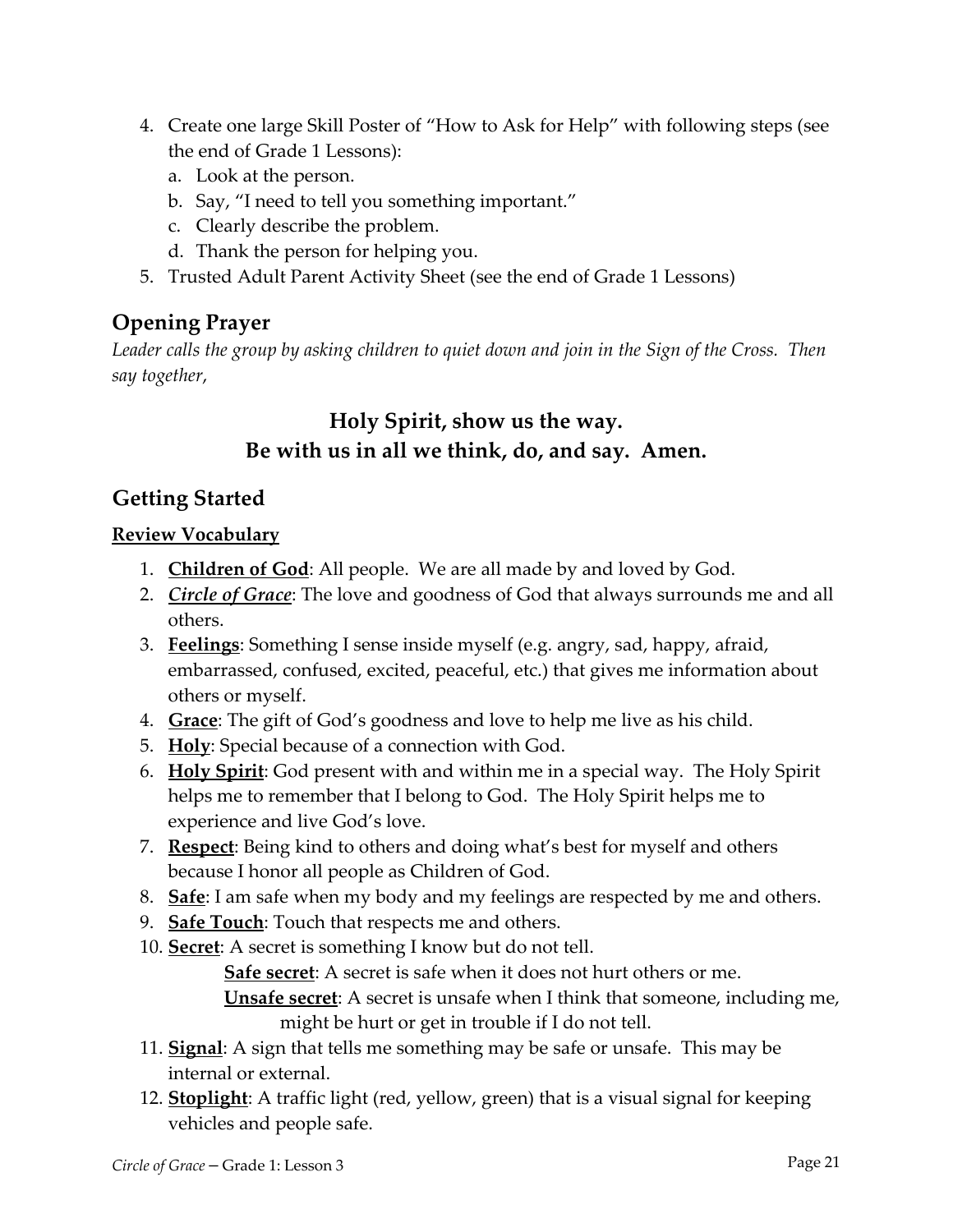- 13. **Symbol**: A picture or object that stands for something else.
- 14. **Trust**: Being able to count on someone to help me to stay safe within my *Circle of Grace*.
- 15. **Trusted Adult**: A grown‐up who helps me to stay safe in my *Circle of Grace* and to respect others within their *Circle of Grace*.
- 16. **Unsafe**: Anything that causes harm to myself or others.

**Unsafe touch**: Touch that is disrespectful and hurts, scares, or makes me feel uncomfortable or confused.

#### **Review**

- 1. *Show children the Circle of Grace Symbol*.
- 2. *Tell the children:* This is a symbol for our *Circle of Grace*. It reminds us that God loves us and His love is always around us. Everyone has a *Circle of Grace*.
- 3. *Show a large picture of a stoplight*.
- 4. *Review the meaning or purpose of a stoplight by asking*:

a. Why do we have stoplights? The reason we have stoplights is to protect people and keep them safe. Sometimes people say or do things that make us feel funny in our heart or tummy. That funny feeling tells us that we need to get help from a trusted adult. The Holy Spirit is guiding us to help keep us safe.

b. What does each color of the stoplight mean? (*Add* STOP, BE CAREFUL, and GO AHEAD.)

#### **Lesson Development**

#### **Introduction**

- 1. Today we are going to learn what to do if someone comes into your *Circle of Grace* without your permission or does something that makes you feel unsafe.
- 2. *Write "Trusted Adult" on the board*.
- 3. We just reviewed all the new vocabulary words that we've learned in the past few lessons. Today, our focus is on a term that we already know ‐ "Trusted Adult".
- 4. Let's review what "Trusted Adult" means.
- 5. *Allow a few responses*.
- 6. A trusted adult is a grown‐up who helps you to stay safe in your *Circle of Grace* and to respect others within their *Circle of Grace*. Examples of trusted adults, other than your parents, could be a teacher, a neighbor, an aunt, or uncle, your grandparent, church leader, or a family friend.
- 7. How do you know you can trust someone?
- 8. *Allow a few responses*.
- 9. You know someone is trustworthy when they help you to be safe, when they tell the truth, and when they are there for you in good times and bad.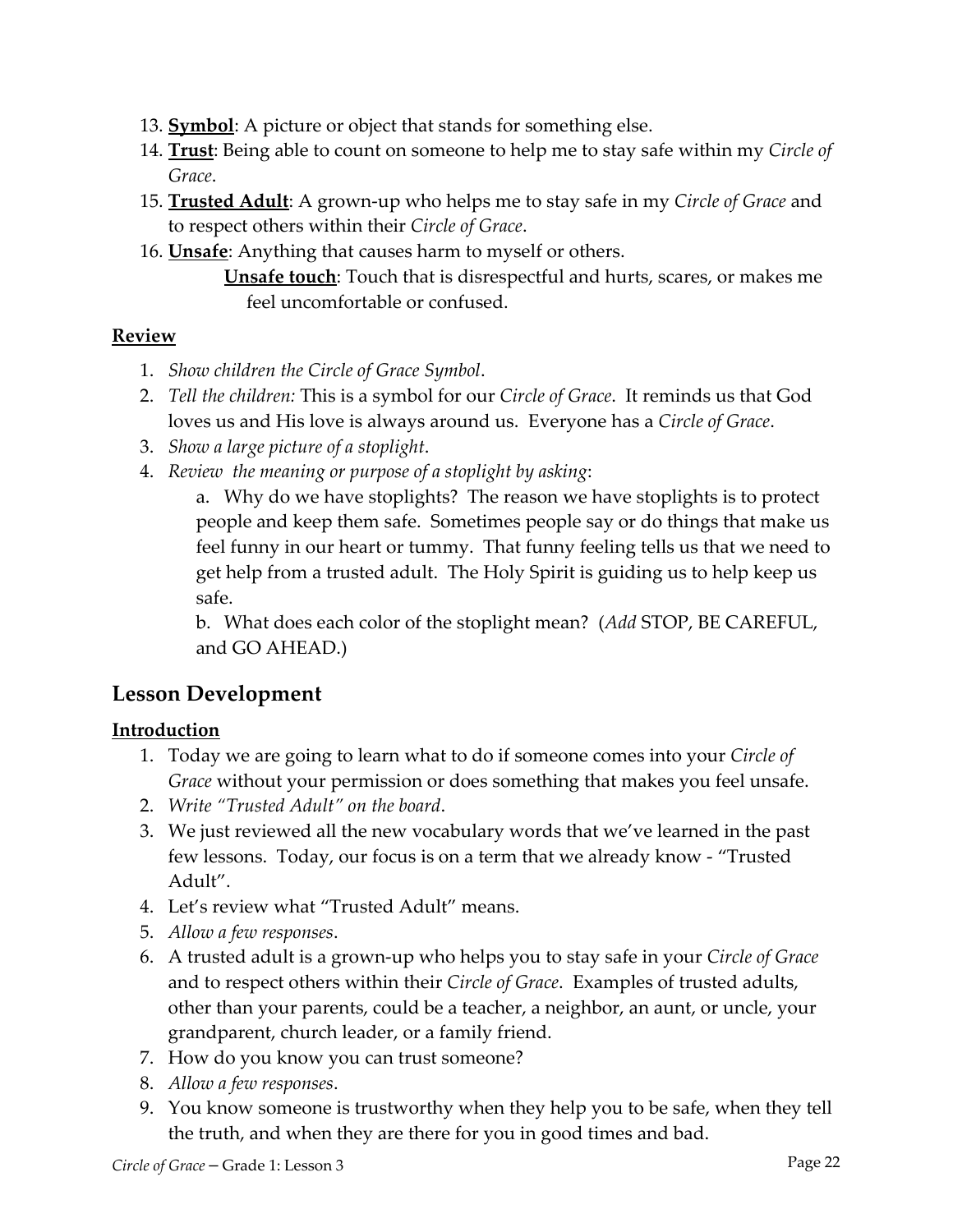*An adaptation using a hand puppet to interact with the leader and children during the Activity, Skill Introduction, and Role‐Play Introduction is provided at the end of the Grade 1 Lessons.*

#### **Activity ‐ Identifying My Trusted Adults**

- 1. Can anyone name a person who loves you and helps you to stay safe? *Encourage the children to name adults in addition to their mom and dad*. *You are encouraged to bring in photos or magazine clippings of typical trusted adults. These can be of parents, teachers, doctors or clergy. It is important NOT to show the photo until it is mentioned by the children.*
- 2. *List children's responses on the board*.
- 3. These are people whom you can ask to help you if you are unsafe or confused. We call these people trusted adults.
- 4. *Give each child a piece of paper and crayons or markers*.
- 5. *Instruct the children to think of one or two trusted adults besides mom or dad whom they could ask for help*.
- 6. Tell a person next to you the names of the trusted adults that you picked.
- 7. Draw a picture of each of your trusted adults. *Remind children that mom and dad may be trusted adults even if they are not in the picture*.
- 8. *Attach the drawing to the Home Activity Sheet for parents for lesson 4. (See the end of Grade 1 Lessons.)*
- 9. *Instruct the children to have their parents sign the Home Activity Sheet*.
- 10. *Remind the children to bring the home activity sheet back to the classroom next week*. *This is to ensure the parents know who their child picked as a trusted adult. Sometimes children may pick someone who is not available or inappropriate.*

#### **Skill Introduction**

#### **How to Ask My Trusted Adult for Help**

Ask the class to brainstorm a list of Red Signal or Yellow Signal times when they might need to *talk to or ask a trusted adult for help. Write their suggestions on the board*.

- 1. *Post the adapted skill poster* "How to Ask for Help". (See the end of the Grade 1 Lessons.)
	- a. Picture an eye
	- b. Picture of a child speaking/mouth
	- c. Picture of "?"
	- d. The words "Thank You"
- 2. Skill steps are:
	- a. Look at the person. (Picture of an eye)
	- b. Say to the person "I need help. I do not feel safe." (Picture of a child speaking/mouth)
	- c. Tell the person what is wrong, why you don't feel safe. (Picture of "?")
	- d. Tell the person, "Thank You." (Words "Thank You")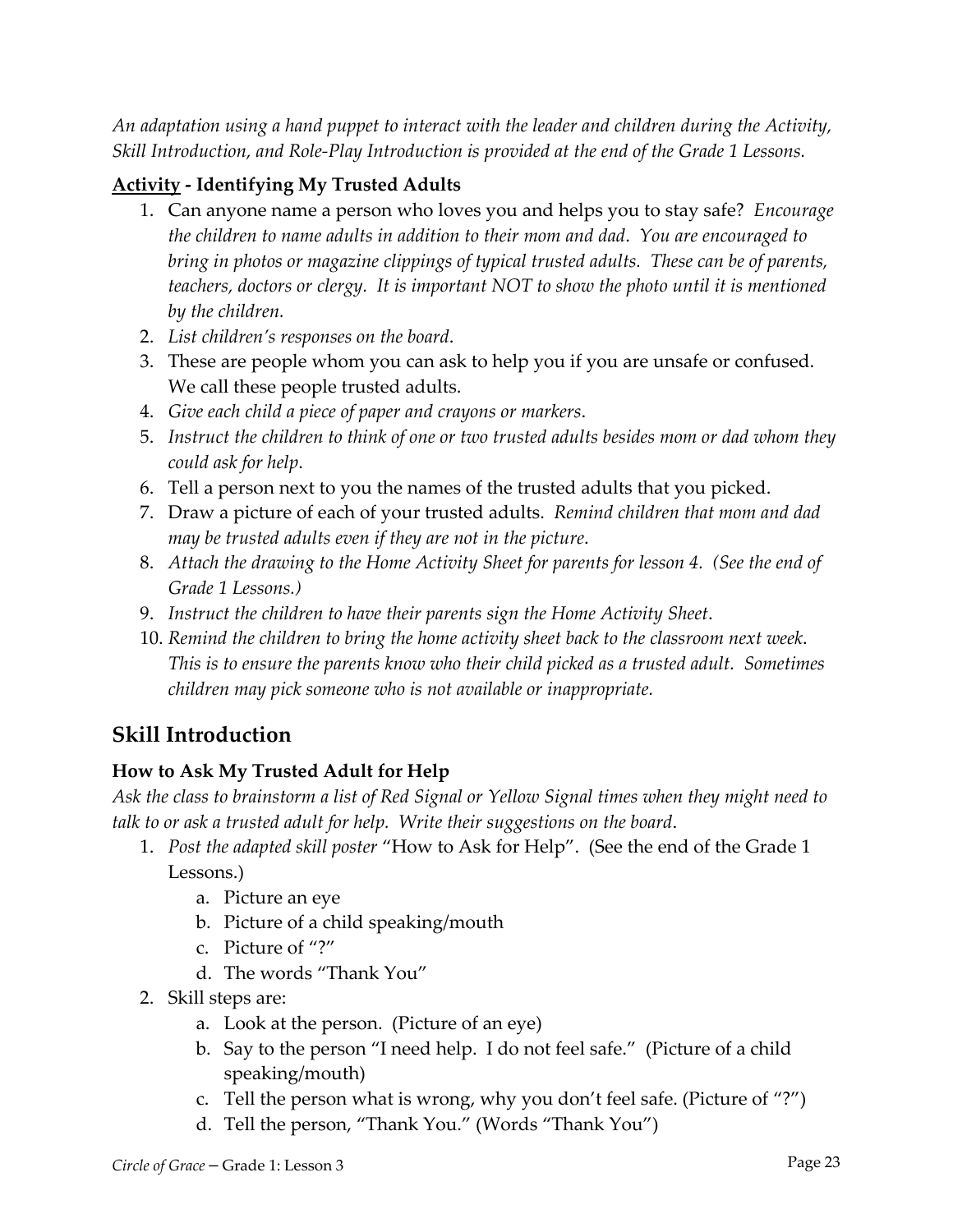3. This is how we ask for help. You can use these steps whenever you need to ask anyone for help. Today we are going to practice how to ask for help from your parents or a trusted adult.

#### **Role‐Play Introduction**

According to research we remember 5% of what we hear and 90% of what we do. Allowing children to role‐play greatly increases their chances of remembering what to do when a real problem arises. It is very common for children to use play to help them understand confusing situations

- 1. *Explain*: Role‐play is a way to practice something new.
- 2. *Select one of the situations from Skill Introduction that the children think they might need to talk to or ask for help for a trusted adult.*
- 3. Today we are going to practice asking for help when… (situation). (*Example*: Today we are going to practice asking for help when someone wants me to get in their car and I don't think my mom and dad want me to.)
- 4. *Ask the children to brainstorm ideas of how they would tell a trusted adult they felt unsafe. Encourage the children to clearly describe why they feel unsafe*. *Examples*: "My mom told me to wait for her." "We might not go straight to my house." "I don't know him." "I feel anxious around them."
- 5. *Have the children practice with the leader role‐playing the trusted adult. This role‐play activity may be done individually or as a large group*.
	- a. *Children look at the leader*.
	- b. *Children say aloud*: "I need your help. I don't feel safe."
	- c. *Children say aloud*: "Please help me because…(Example: Please help me because I don't think my mom or dad want me to go with her. I don't know her.)"
	- d. *Children say aloud*: "Thank You."

#### **Wrapping Up**

- 1. *Direct children's attention back to the "How to Ask for Help" Skill Poster*.
- 2. *Ask children to repeat the steps for "How to Ask for Help".*
- *3. Encourage children to pray for and/or write a note of thanks to each of their trusted adults.*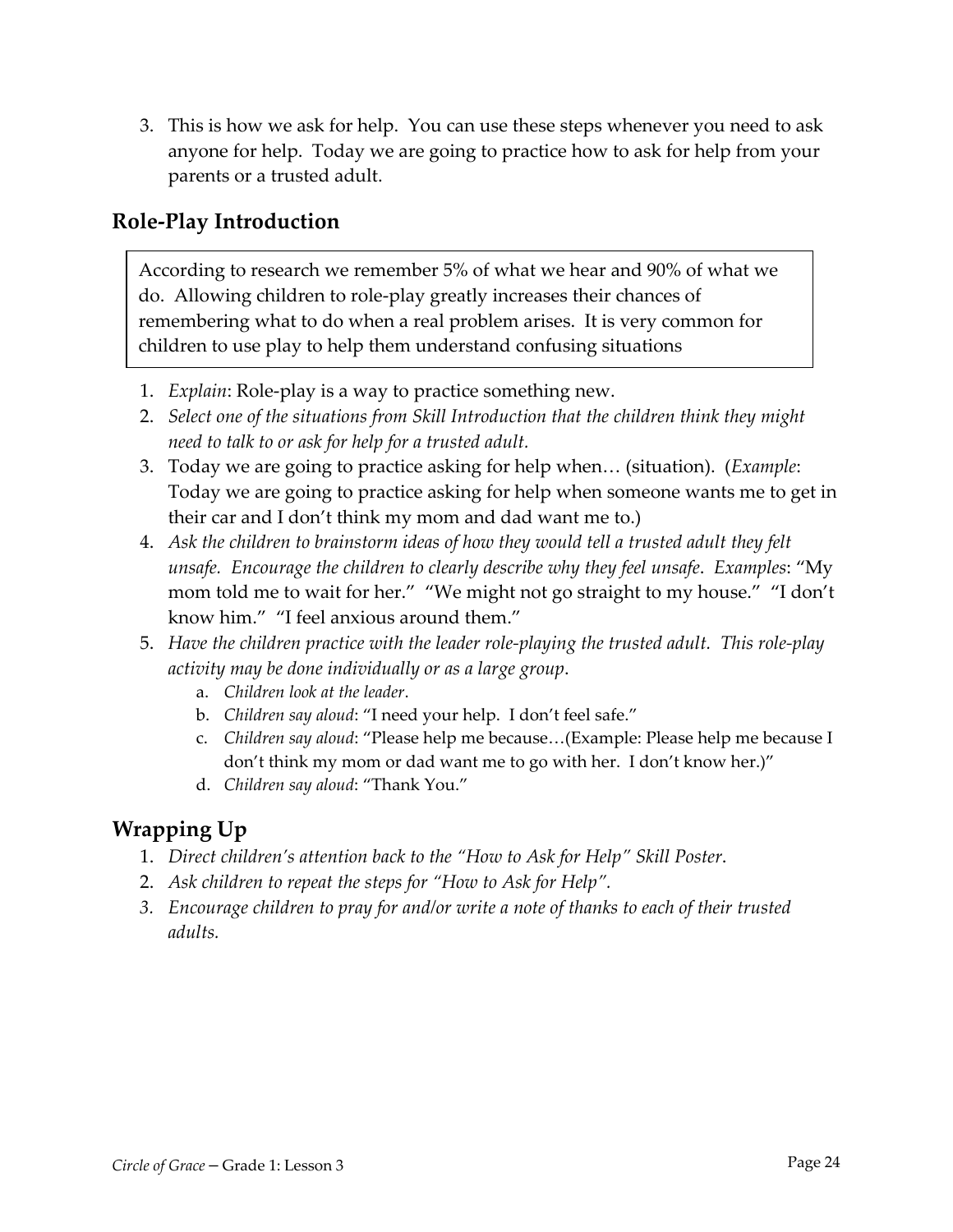#### **Closing Prayer**

#### **Thank you, God, for always being with me in my** *Circle of Grace***. Thank you for the gift of the Holy Spirit who helps me know what is good. Thank you for giving me people who care about me and want me to be safe. Amen.**

*(Optional) Tell the children you will close by singing a song called "This is Holy Ground" or "Prayer for Peace" or other appropriate song.*

#### **Hand Puppet Adaptation**

- 1. *Use a hand puppet to interact with the leader and children during the lesson activity, skill introduction, and role‐play introduction*.
- 2. *Activity Adaptation: The leader asks children to name a person who loves them and helps them to stay safe. The leader prompts the children by having the hand puppet respond appropriately. The leader affirms the hand puppet's responses*.
- 3. *Skill Introduction Adaptation: The leader reviews the adapted skill poster "How to Ask for Help" with the hand puppet. The hand puppet models the skill steps for the children and asks the children to practice the steps with it*.
- 4. *Role‐Play Adaptation: Using one of the situations provided, the hand puppet role‐plays the appropriate skills to use when asking for help. Children may also give their suggestions to the hand puppet as to how the hand puppet should ask for help. The leader may also have the children use the hand puppet to role‐play the appropriate skills*.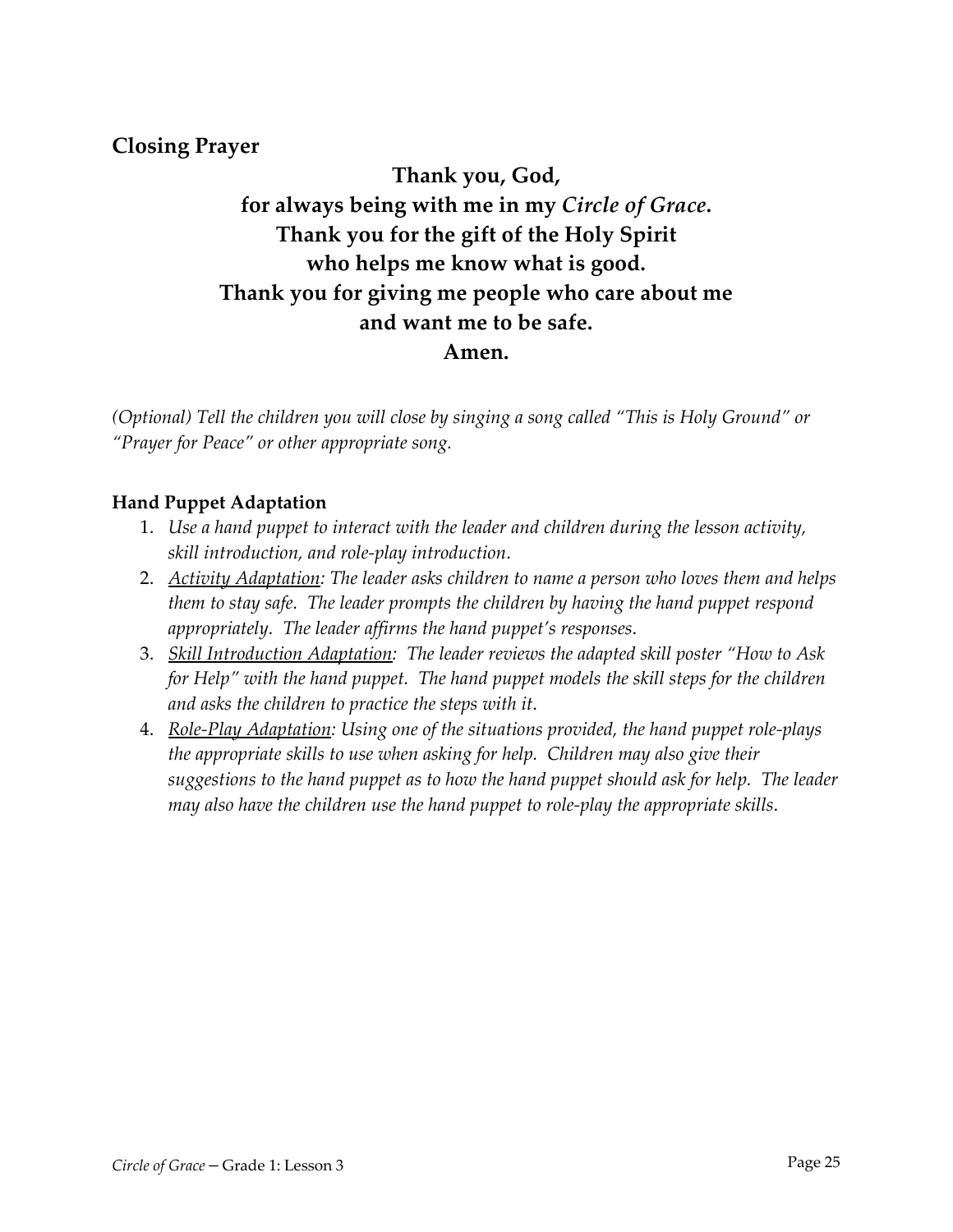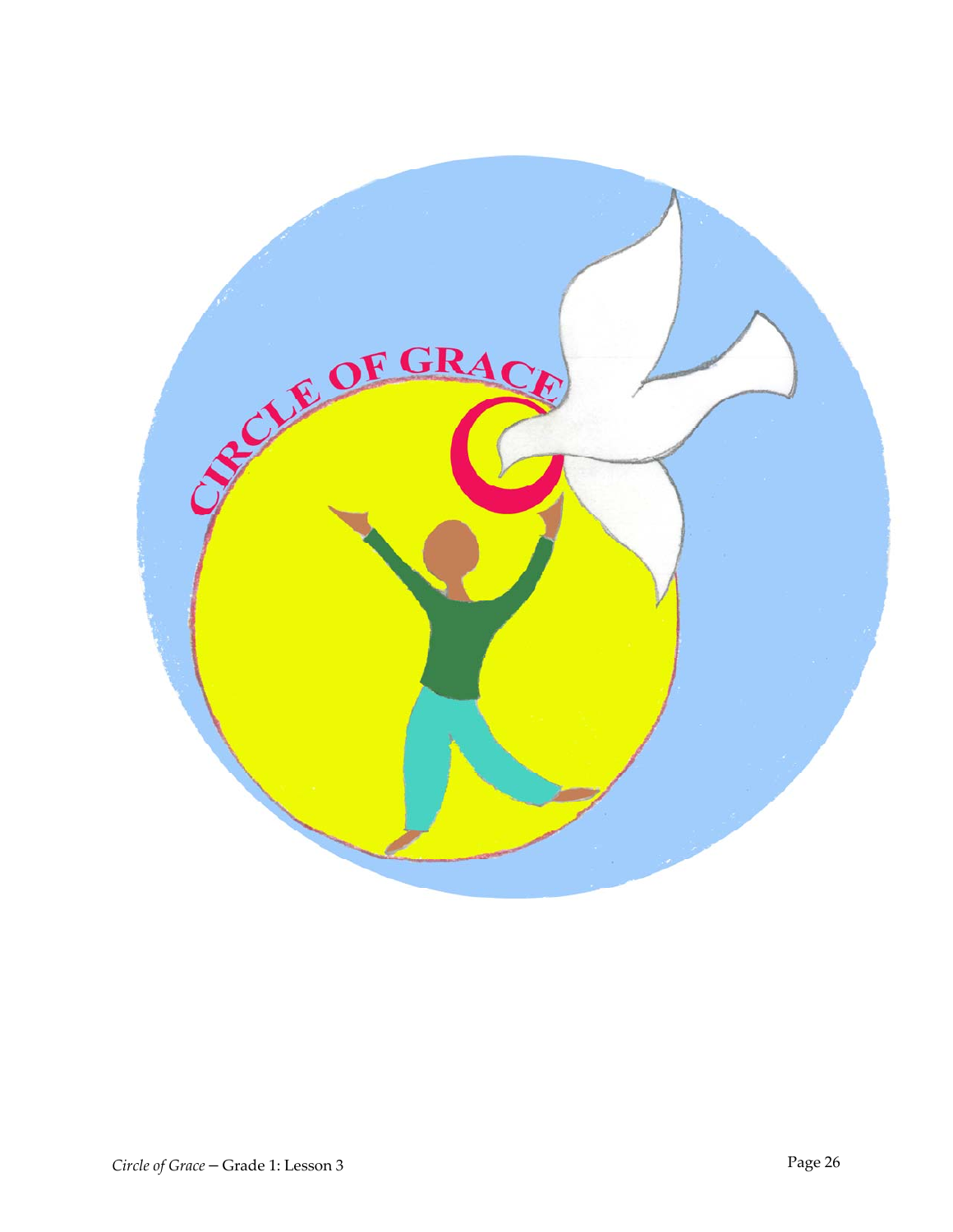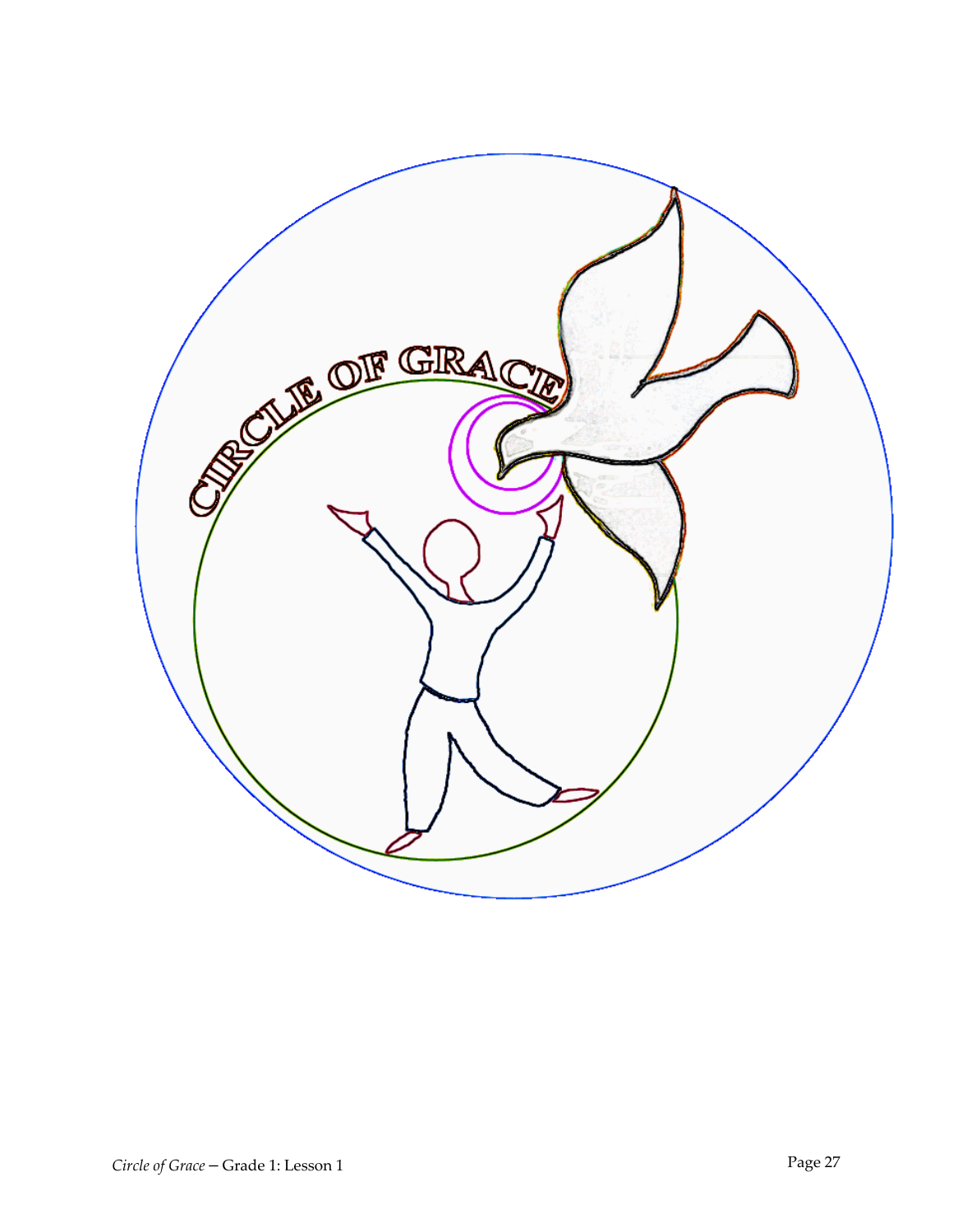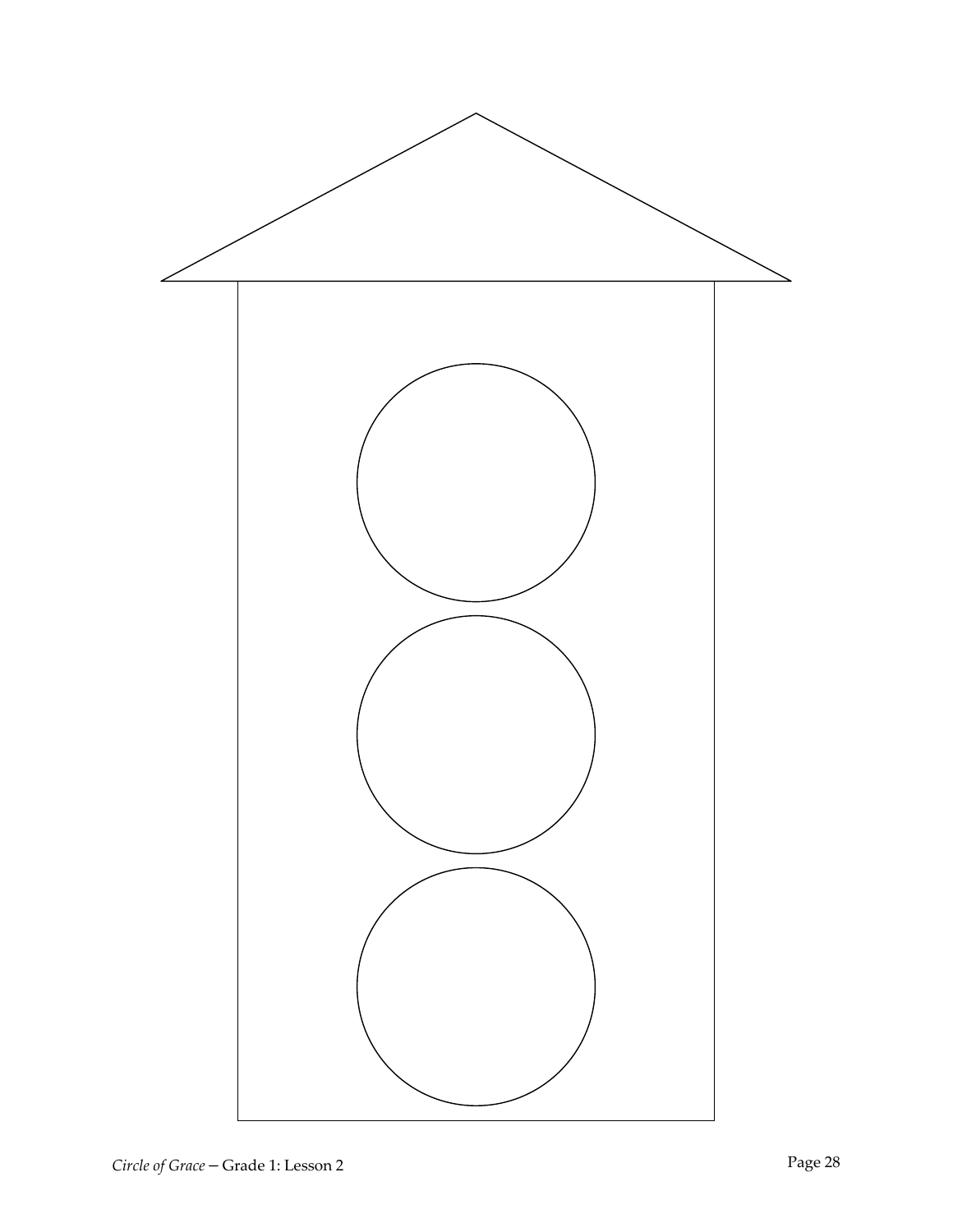**Feeling Faces Chart**

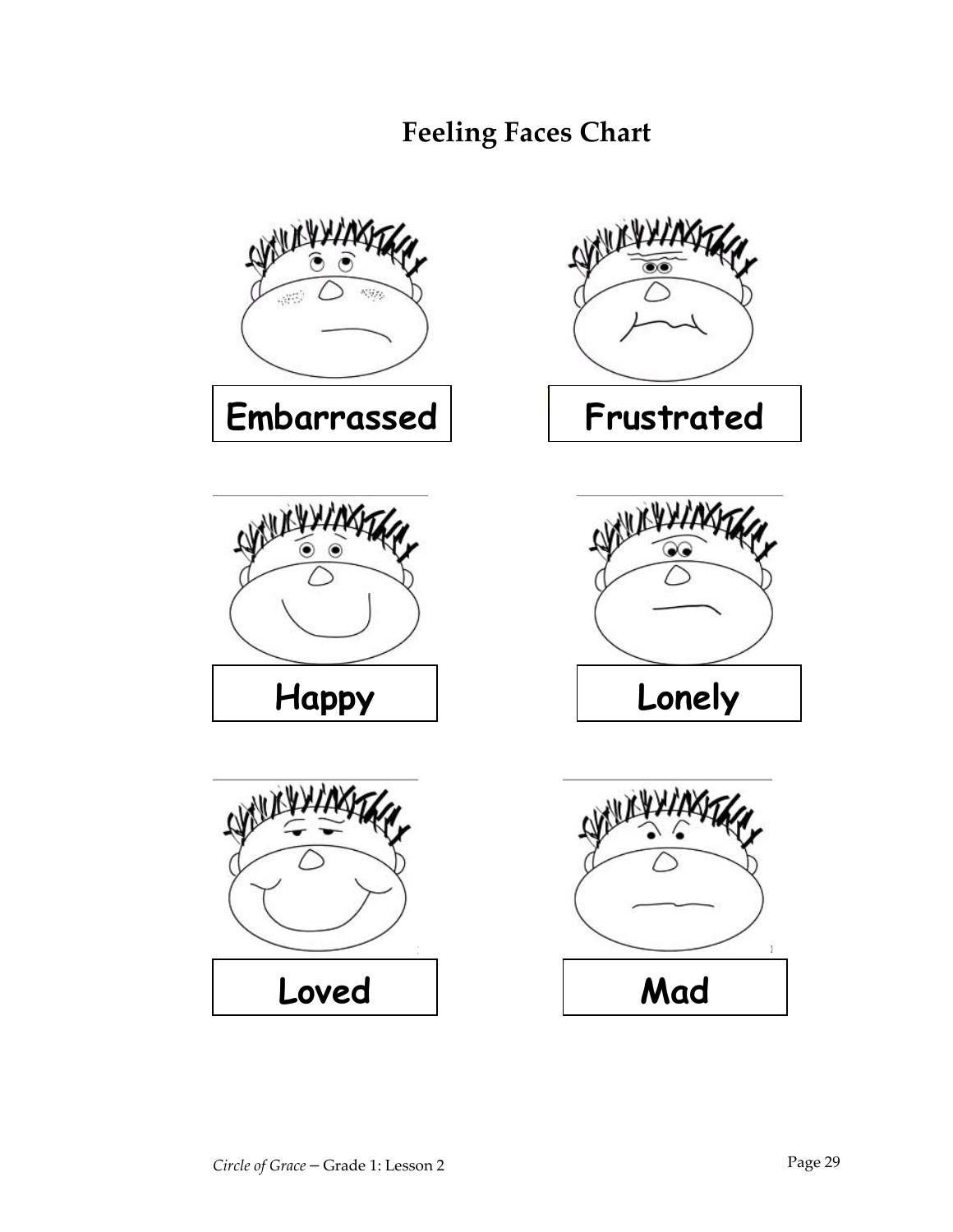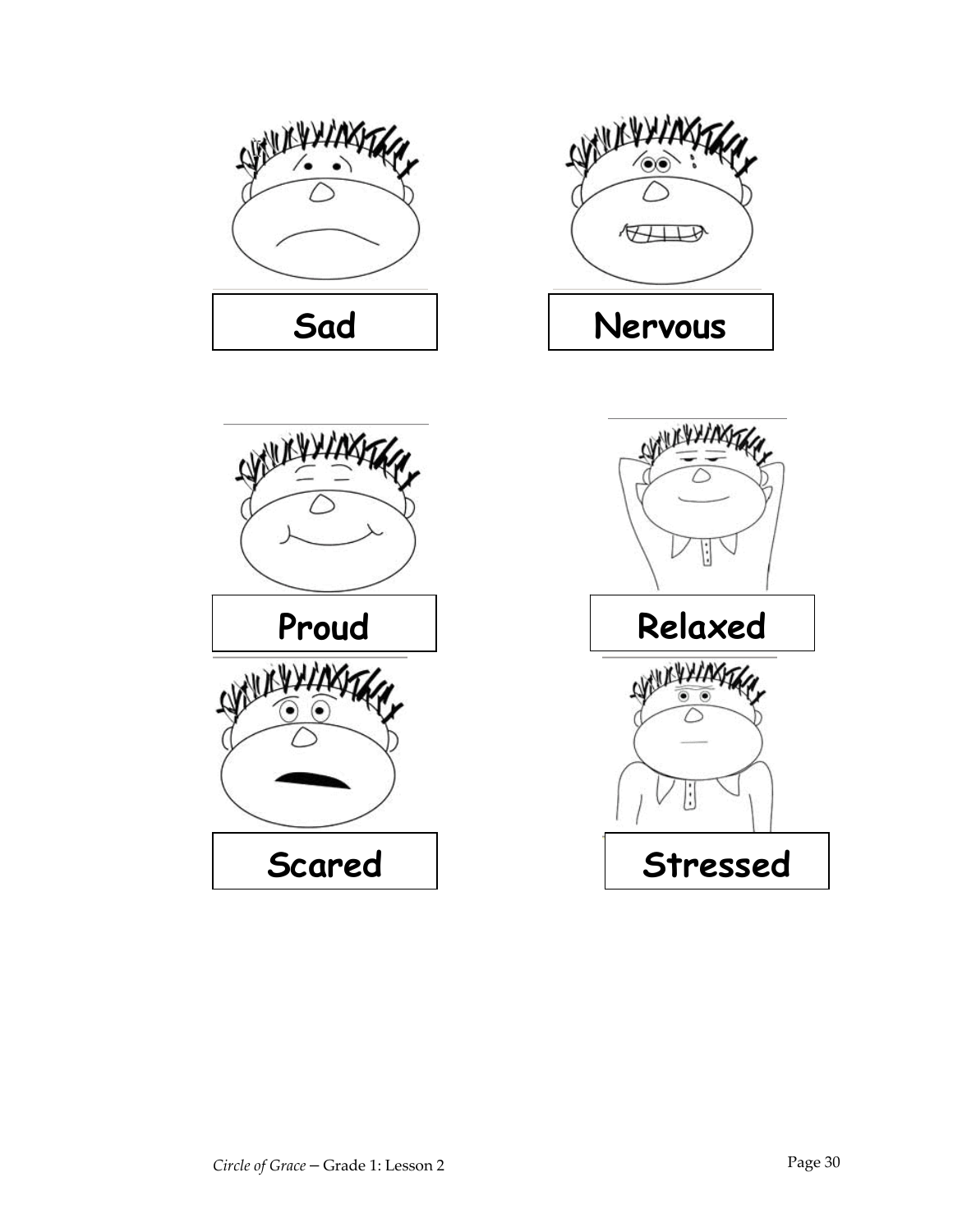**Feeling Faces Chart/No Labels**







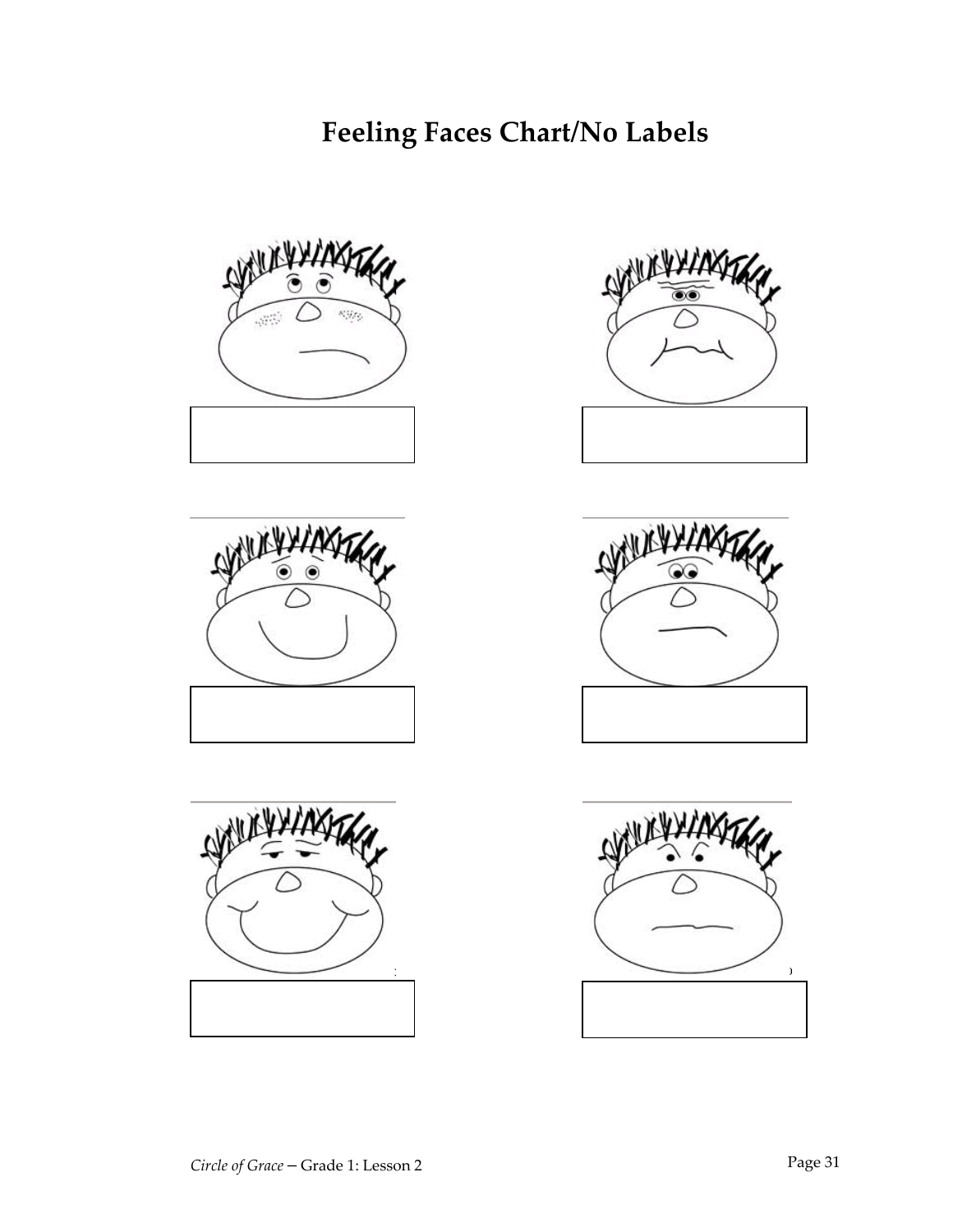



| mhis-material-was-developed-by-the-Center-on-the-Social-and-Emotional-Foundations-for-Early-Learning-with-<br>federal funds from the U.S. Department of Health and Human Services, Administration for Children and Families<br>(Cooperative Agreement N. PHS 90YD0119). The contents of this publication do not necessarily reflect the views<br>or policies of the U.S. Department of Health and Human Services, nor does mention of trade names, commercial<br>projects, or organizations imply endorsement by the U.S. Government. You may reproduce this material for-<br>training and information purposes. 1 |
|--------------------------------------------------------------------------------------------------------------------------------------------------------------------------------------------------------------------------------------------------------------------------------------------------------------------------------------------------------------------------------------------------------------------------------------------------------------------------------------------------------------------------------------------------------------------------------------------------------------------|
|                                                                                                                                                                                                                                                                                                                                                                                                                                                                                                                                                                                                                    |

We-welcome-your-feedback-on-this*-Training-Module*. Please-go-to-the-CSEFEL-Web-site-(<u>http://csefel.uiuc.edu</u>)-or-<br>call-us-at-(217)-333-4123 to-offer-suggestions.•¶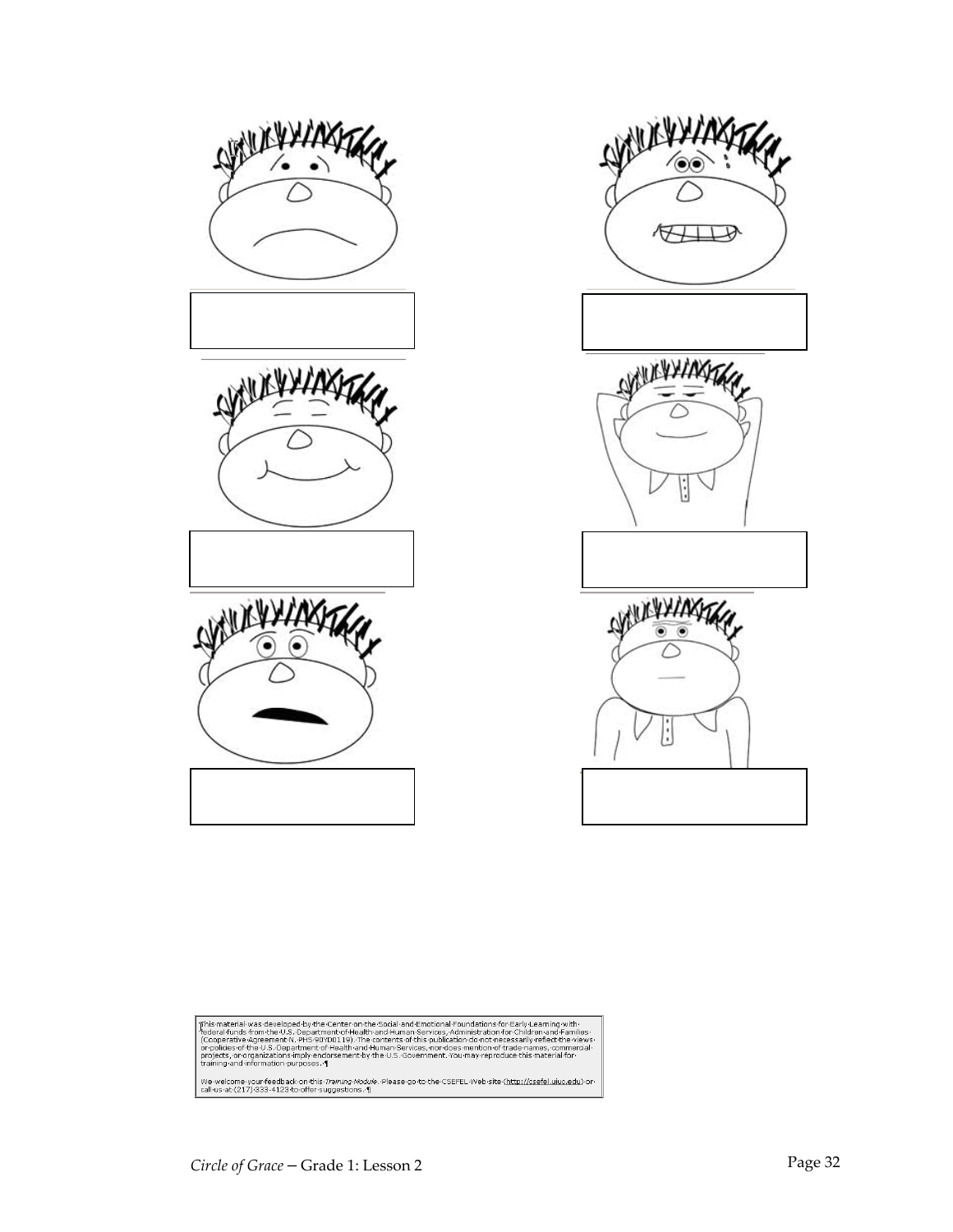## **Lesson 2 The Stoplight: Home Activity Sheet for Parents**

The goal of Lesson 2: The Stoplight - Feelings, Touch, and Secrets is to help children identify safe and unsafe situations/secrets. The children are now better able to understand that God does not want or cause bad things to happen to them, to understand that God is with them and for them even when they are hurting or sad. They will be able to identify when someone comes into their *Circle of Grace* and to recognize safe and unsafe touch in a person's *Circle of Grace*.

In this lesson, we use the analogy of a stoplight to connect a green signal with safe situations, a red signal with unsafe situations, and a yellow signal with situations in which a child might feel confused or unsure. The stoplight analogy was used to discuss secrets. Most offenders use secrecy as a tactic to control the child from telling about the abuse. It is important that the students understand the difference between a good secret and a bad secret. This understanding could be key in them seeking help. Sometimes it is hard for a child to distinguish between the yellow and red situations. When that happens, children need to talk to someone they trust like their parents, leader, or other trusted adult. Learning to be more aware of these signals helps children recognize them as one of the main ways the Holy Spirit helps to guide us.

It is important for you as parents and guardians to reinforce this lesson at home with your child. You are encouraged to talk with your child about real situations in his or her everyday life and invite your child to identify whether the situations are green (GO AHEAD, this is safe), red (STOP, this is unsafe, always talk to a trusted adult before acting), or yellow (BE CAREFUL, always talk to a trusted adult before acting).

Your support of the *Circle of Grace* Program is essential and very much appreciated as we strive to provide the safest possible environment for our children.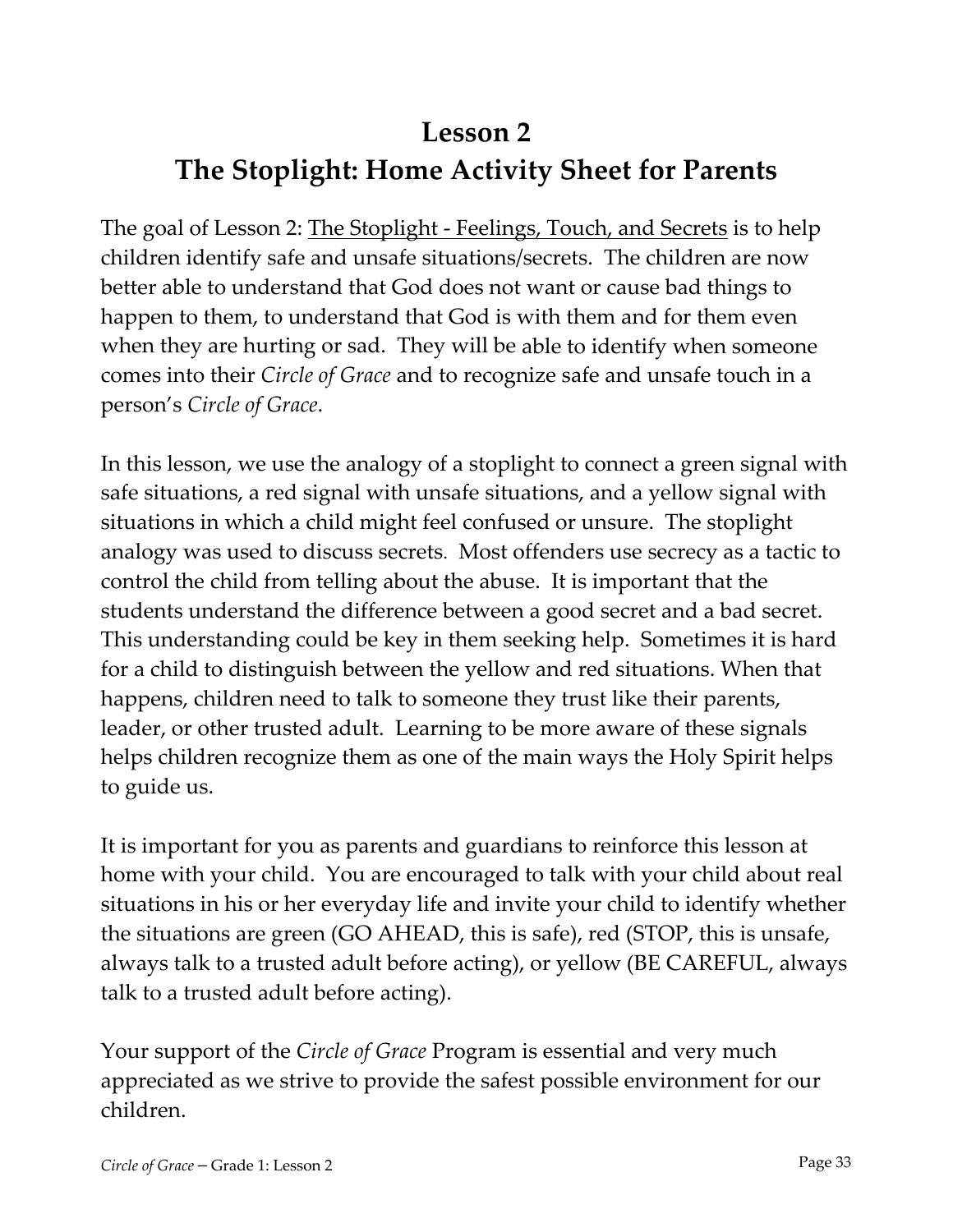## How to Ask for Help





# Thank You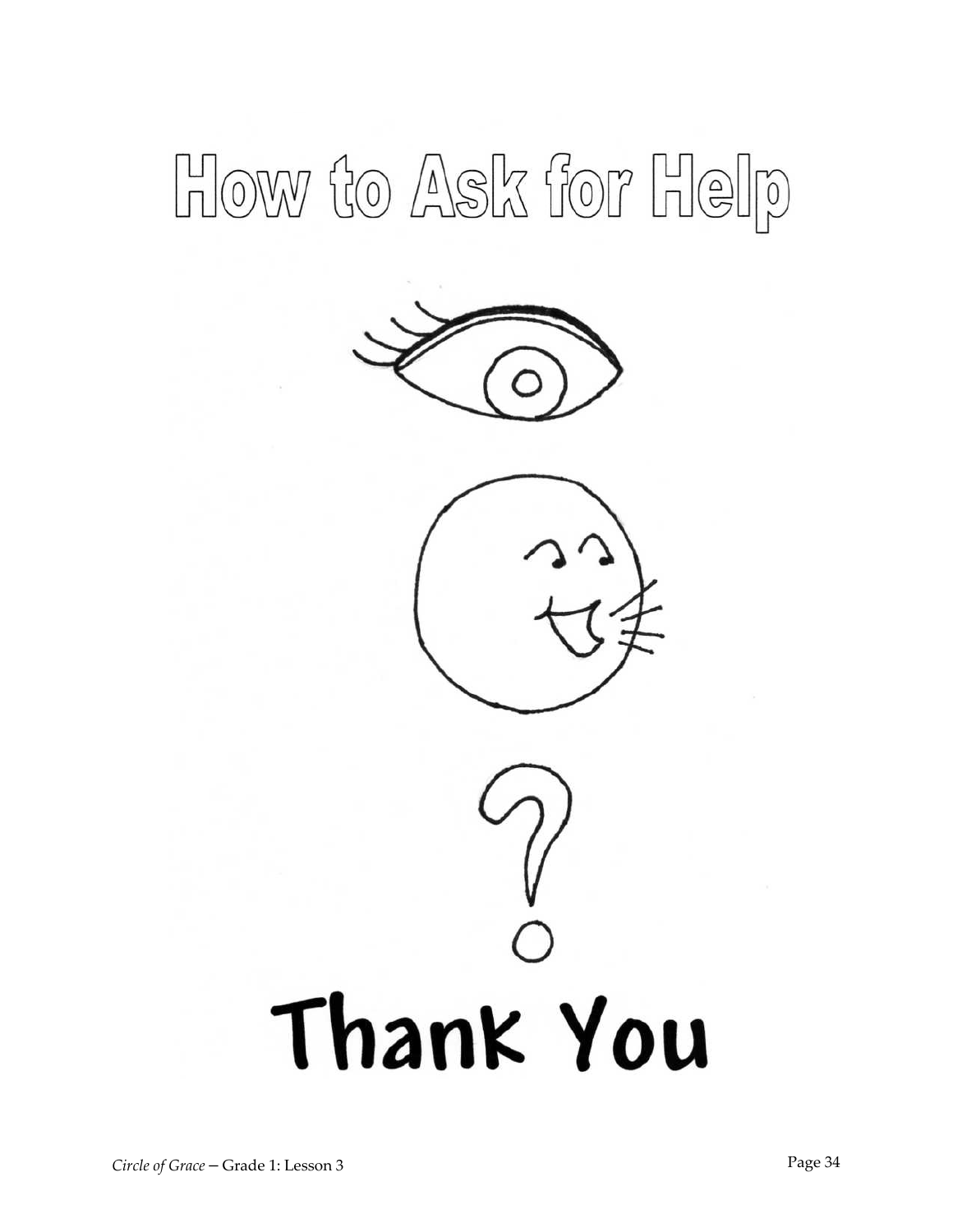#### **Lesson 3**

## **The Trusted Adult: Home Activity Sheet for Parents**

The goal of Lesson 3: In this lesson, we ask children to name and draw a picture of trusted adults (in addition to their parents). Please ask your child to show you this drawing. If your child names someone you find inappropriate, please help him/her to identify someone else.

Please contact these individuals to let them know you and your child have identified them as trusted adults. This can be done in person, by phone, or a letter. (Letter-writing is a fun activity you can do with your child.) Being identified as a trusted adult will most likely make them feel honored as well as alert them to your safety plan for your child.

Please have your child return the drawing with your signature as a confirmation for us that you received this information and discussed it with your child. Please call the parish office if you have questions.

#### **Thank you for your cooperation!**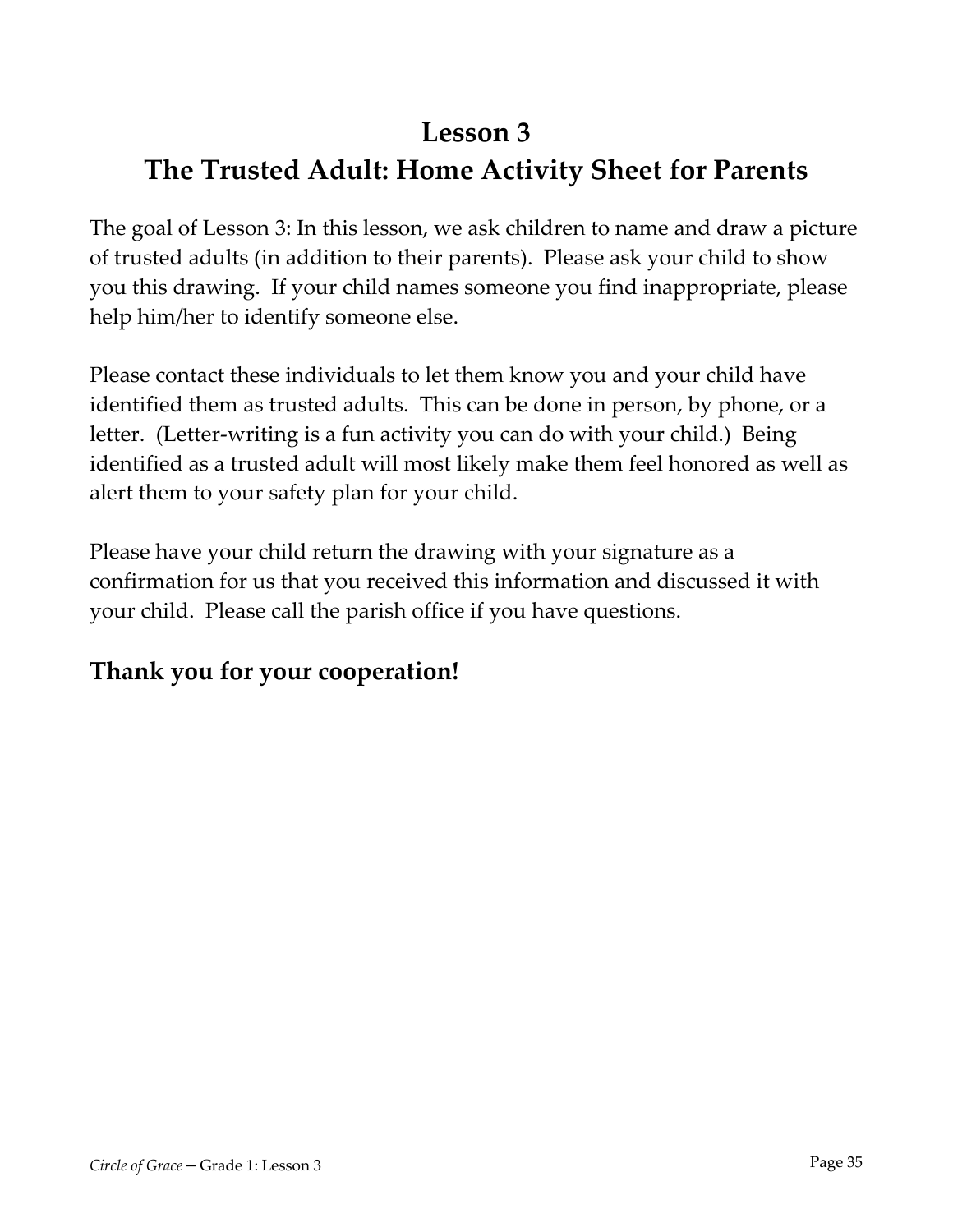## *Lesson Extenders*

#### **Lesson 1:** What is <sup>a</sup> *Circle of Grace*?



Hollingsworth, Mary. Tall Body, Short Body, Everybody's Somebody We are all different. God made and loves us all.

#### **Lesson 3:** Safety Plan

Cary, Phoege. "Our Heroes" [from The Children's Book of Heroes edited by William J. Bennett]

God gives strength and courage to do the right thing, to say no.